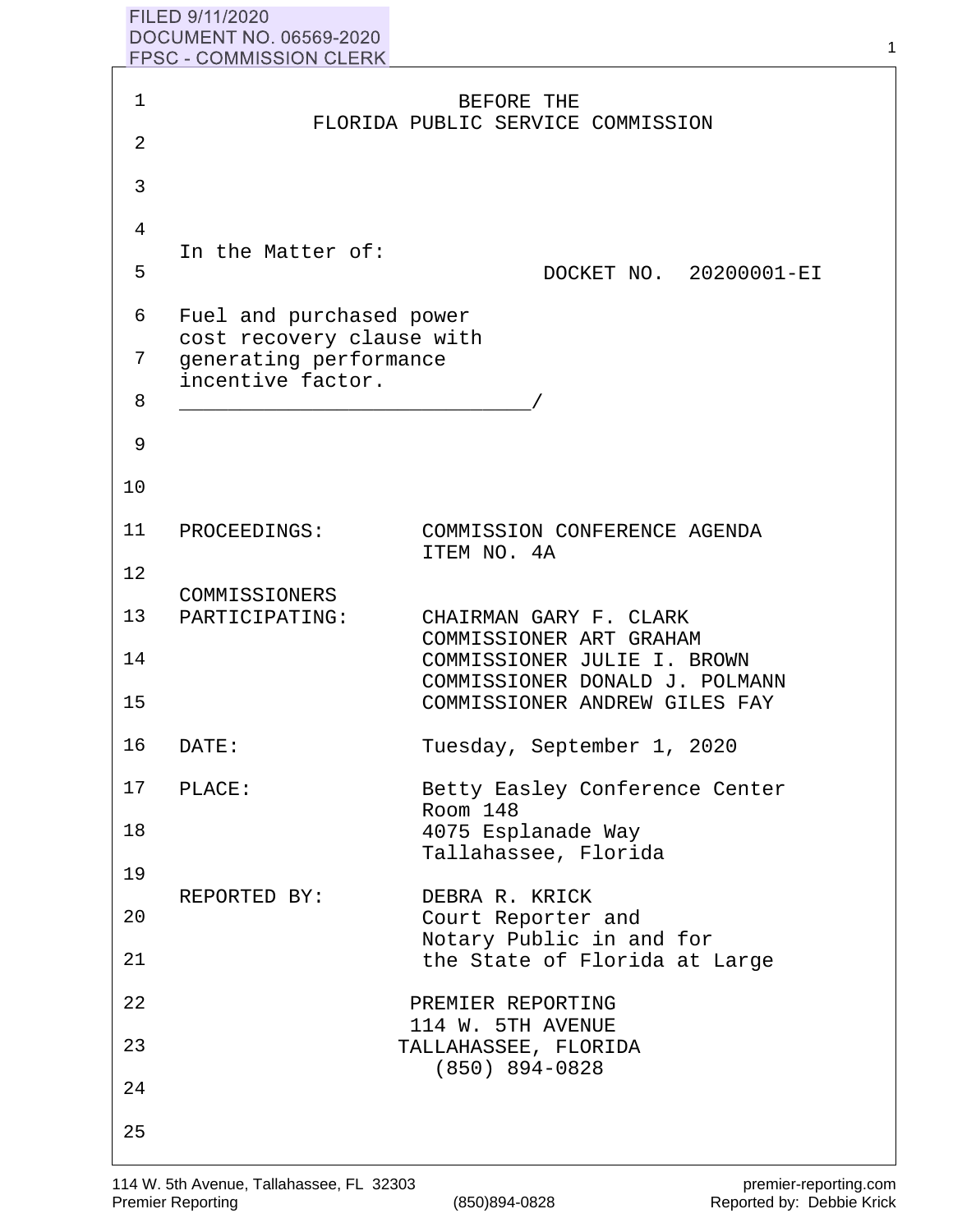P R O C E E D I N G S CHAIRMAN CLARK: All right. Next item is Item No. 4A. Before we ask Mr. Stiller to introduce the item, just a couple of reminders before we begin discussion. No. 1, this is limited to Commissioners and staff only for discussion. I would like to also remind everyone of the confidential nature of this particular item in the docket. I am going to ask Ms. Helton if she would carefully monitor the conversation if we move into an area, there is an extensive or exhaustive list of items that cannot be discussed, so I am going to ask Ms. Helton, if she would, to monitor those items and if we hear any discussion going in those areas, please let me know so that we can redirect and -- and start over on that particular item. Okay. With that in mind, Mr. Stiller, would you introduce the item, please? MR. STILLER: Good morning, Chair and Commissioners. This is Shaw Stiller of the Office of General Counsel. Agenda Item 4A is Commission consideration of a recommended order issued by an Administrative Law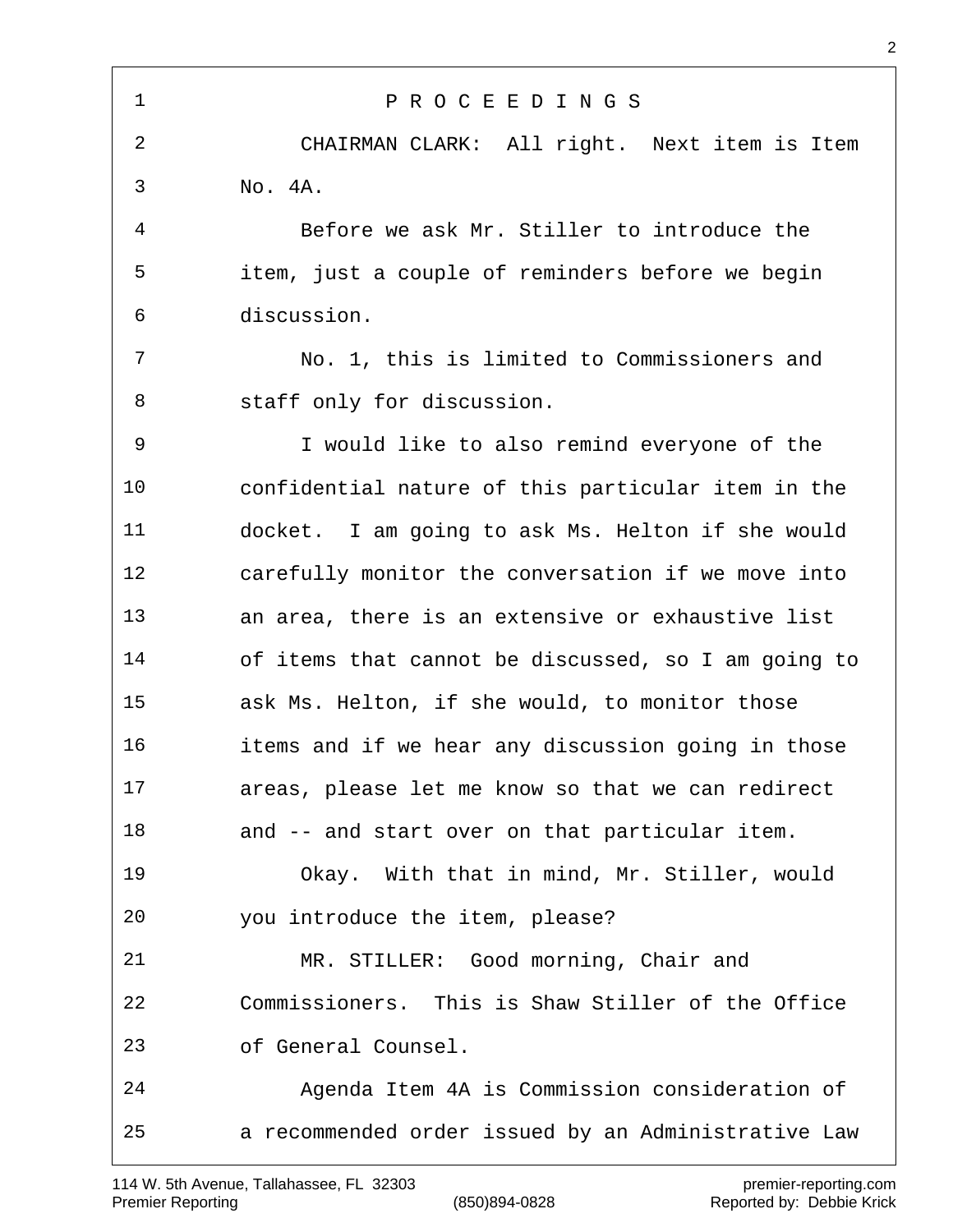Judge of the Division of Administrative Hearings following a formal evidentiary hearing in Docket No. 20200001-EI. This docket is commonly referred to as the Fuel Clause, and the specific matter before this Commission involves a petition for cost recovery filed by Duke Energy Florida. In the petition, Duke requested recovery for replacement power costs following a February 2017 forced outage at its Bartow Plant and the subsequent derating of that plant. The Office of Public Counsel, Florida Industrial Power Users Group and White Springs Agricultural Chemicals intervened in the docket. Virtually all of the testimony and exhibits filed by Duke and OPC regarding cost recovery for 16 the Bartow Plant outage and derating are confidential. Recognizing that it cannot keep these materials confidential and conduct a hearing in the Sunshine, as required by law, this Commission referred these two issues to the Division of Administrative Hearings for assignment of an Administrative Law Judge to conduct a closed evidentiary hearing. The closed hearing was conducted February 4th and 5th before Administrative Law Judge Stevenson.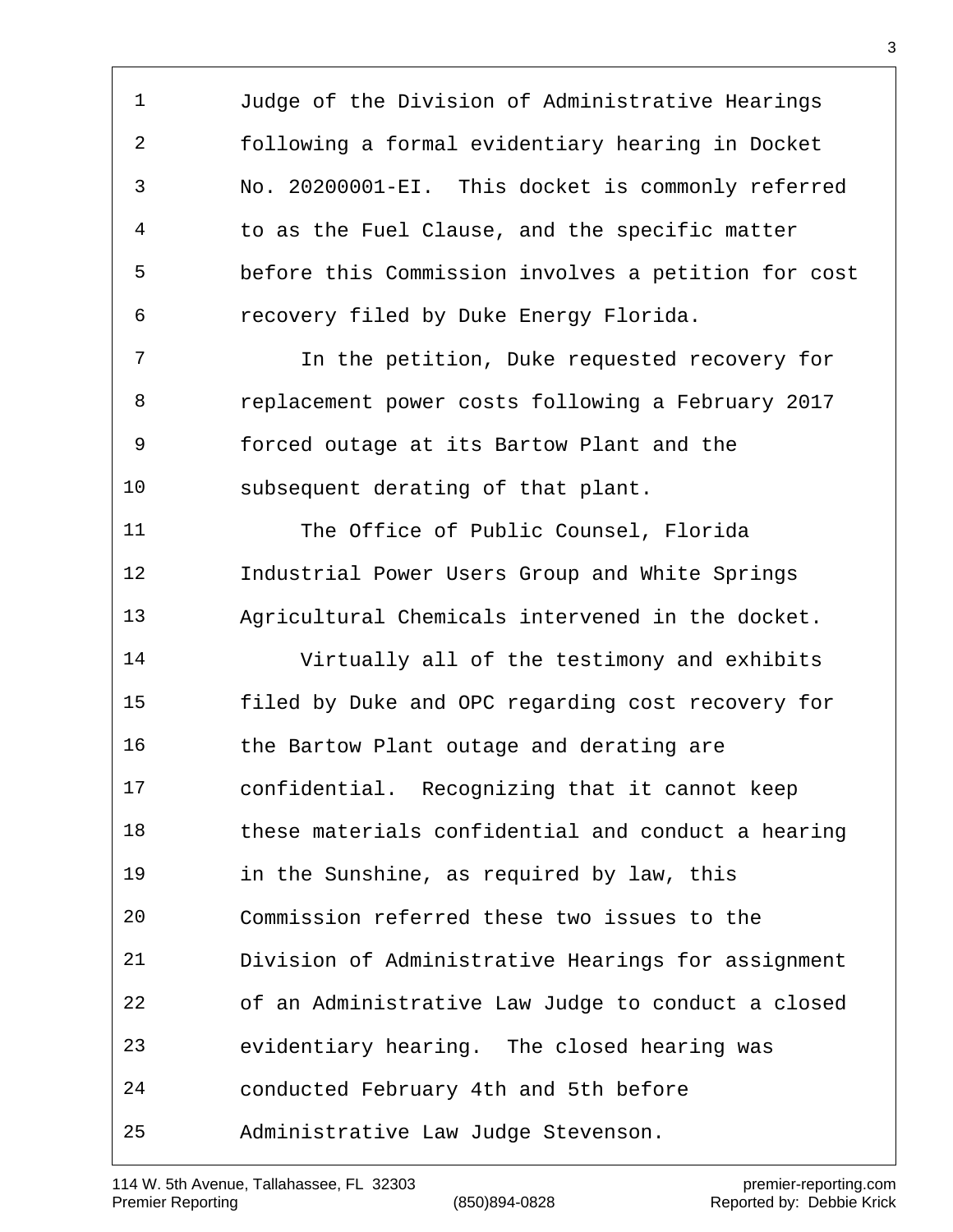On April 27, 2020, the Administrative Law Judge entered a recommended order recommending that this Commission determine that the Bartow Plant replacement power costs are not recoverable. The judge made extensive findings of fact in support of the ultimate conclusion that Duke did not prove by a preponderance of the evidence that it acted as a reasonable utility manner -- manager would have in light of the conditions and circumstances that were known or should have been known at the time in the operation of its Bartow Unit 4, which resulted in the unit's failure and the need for replacement power.

 Duke timely filed exceptions to certain conclusions of law in the recommended order. Duke did not file any exceptions to the findings of fact.

 This Commission may grant Duke's exceptions and reject the subject conclusions of law if those conclusions are within the substantive jurisdiction of the Commission, and a different conclusion would be as or more reasonable.

 Staff has reviewed the exceptions filed by Duke and does not believe that the company has met the high burden for this Commission to grant them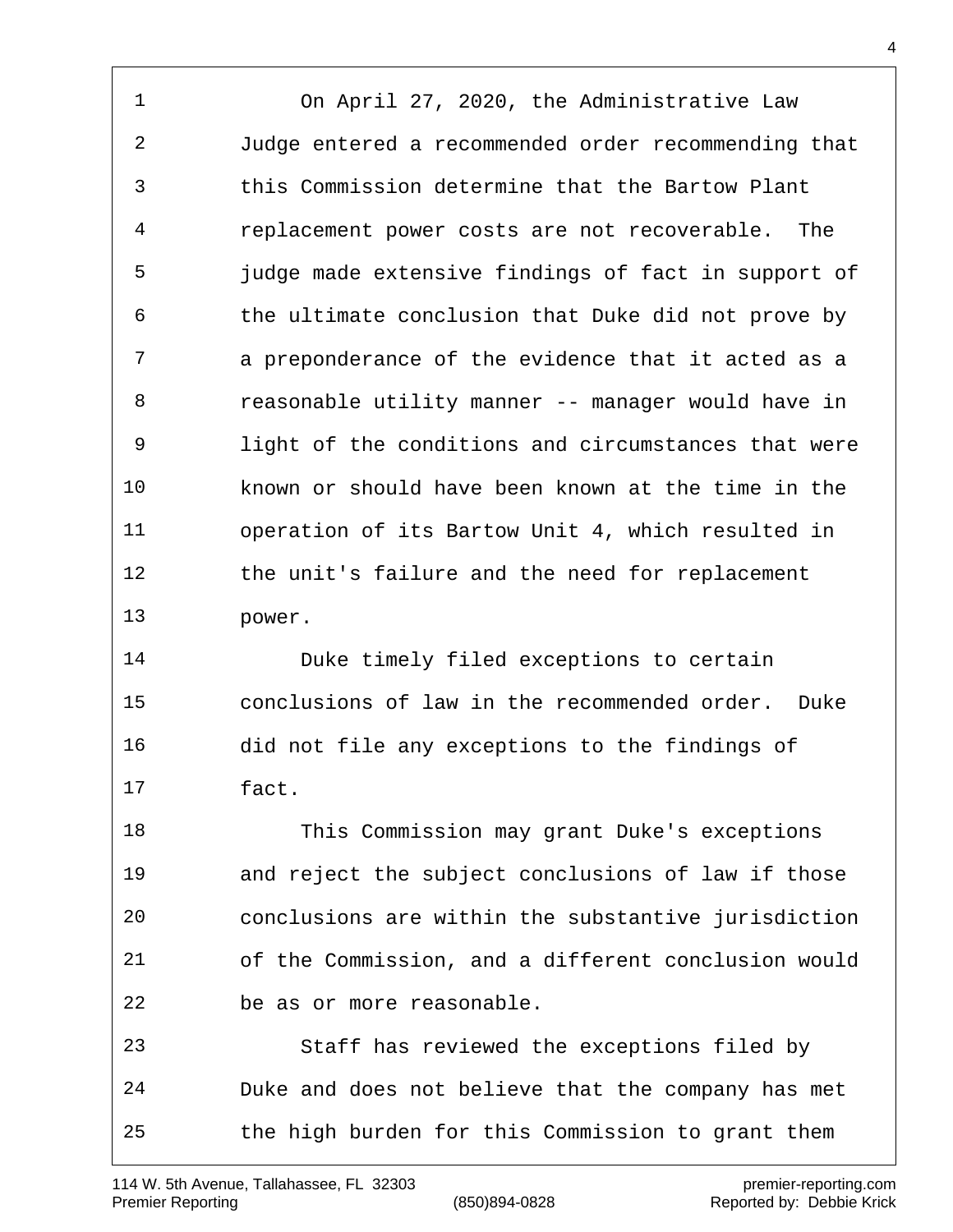and reverse the Administrative Law Judge. Staff notes that Commission consideration of the recommended order is affected by Duke's decision to not contest any findings of fact. By not filing exceptions to any of the 102 findings of fact in the recommended order, Duke has accepted that these facts are supported by competent, substantial evidence in the record. Staff further notes that the conclusions of law to which Duke takes exceptions are based on 11 those unchallenged findings. 12 12 In these circumstances, and on this record, staff recommends that all exceptions be denied and 14 the recommended order be adopted. Staff is available for questions. CHAIRMAN CLARK: Thank you very much, Mr. Stiller. Commissioners, any questions for staff? Commissioner Polmann. COMMISSIONER POLMANN: Thank you, Mr. Chairman. I would like to make some comments, and we will see if that leads into a question for staff. I -- I am a little bit uncertain on a -- on a particular point, but I would like to make some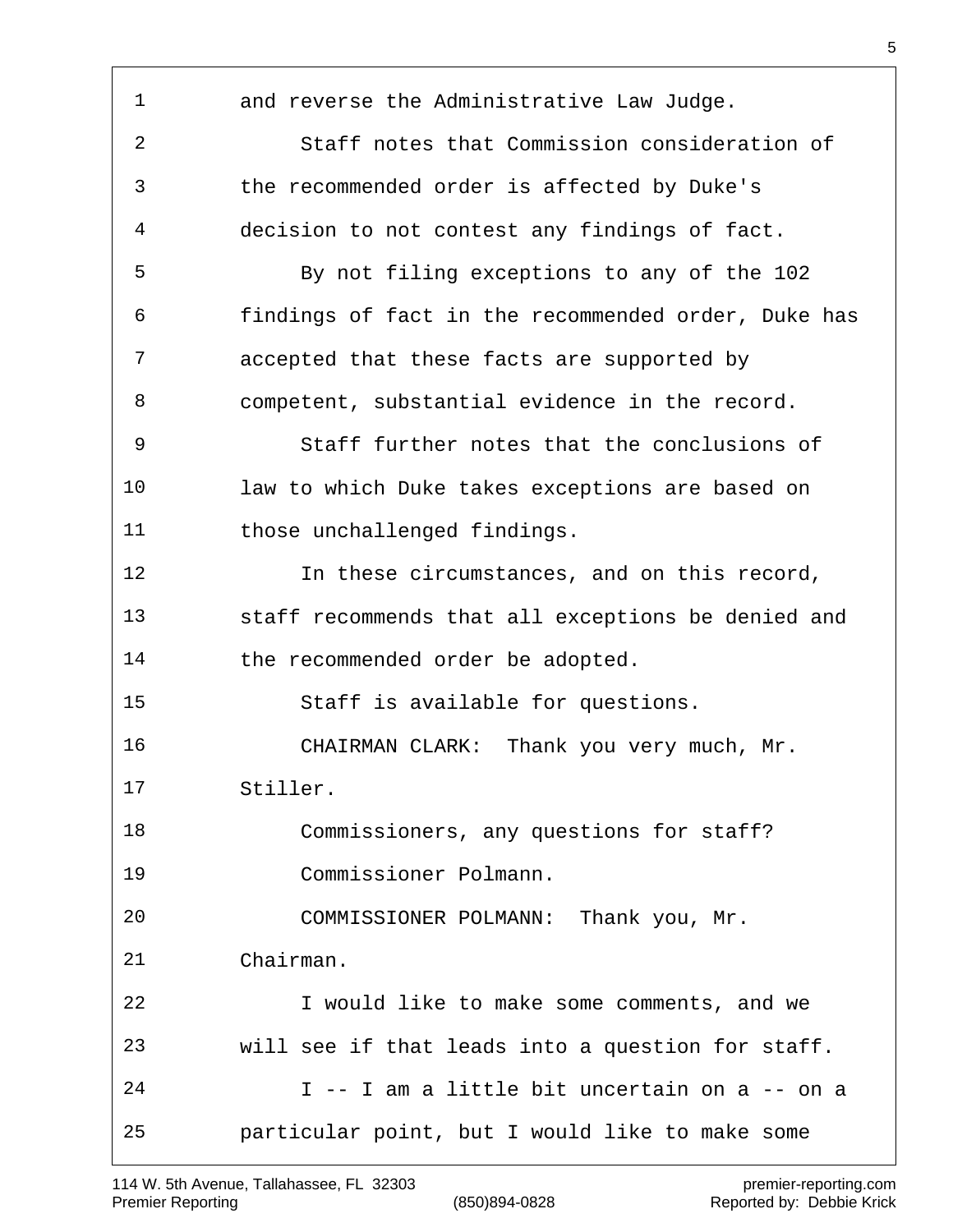introductory remarks, if I may, and I am prepared to -- to move forward with the motion, but I would like to get some guidance after I make some introductory remarks, if I may proceed, Mr. Chairman. CHAIRMAN CLARK: Yes, sir. COMMISSIONER POLMANN: Thank you. Thank you, Mr. Chairman. First, I want to thank the Commission for allowing the extra time that I had requested to review the information in this docket. It -- it certainly is substantial, and it is complex. And I believe of paramount importance here is our deliberate care of this case. Commissioners, I will preface my comments with acknowledgment that certain aspects of the agenda item before us engender strong positions and perhaps emotions. So to be -- to be very clear, my evaluation on this matter, my remarks on the record derive from my focus on the record evidence, the substance of the recommended order, and what I will describe as an opportunity for this Commission to fully discharge its duty. Simply saying, I see our -- our duty here to accept, reject or modify the ALJ recommended order. And as staff has noted,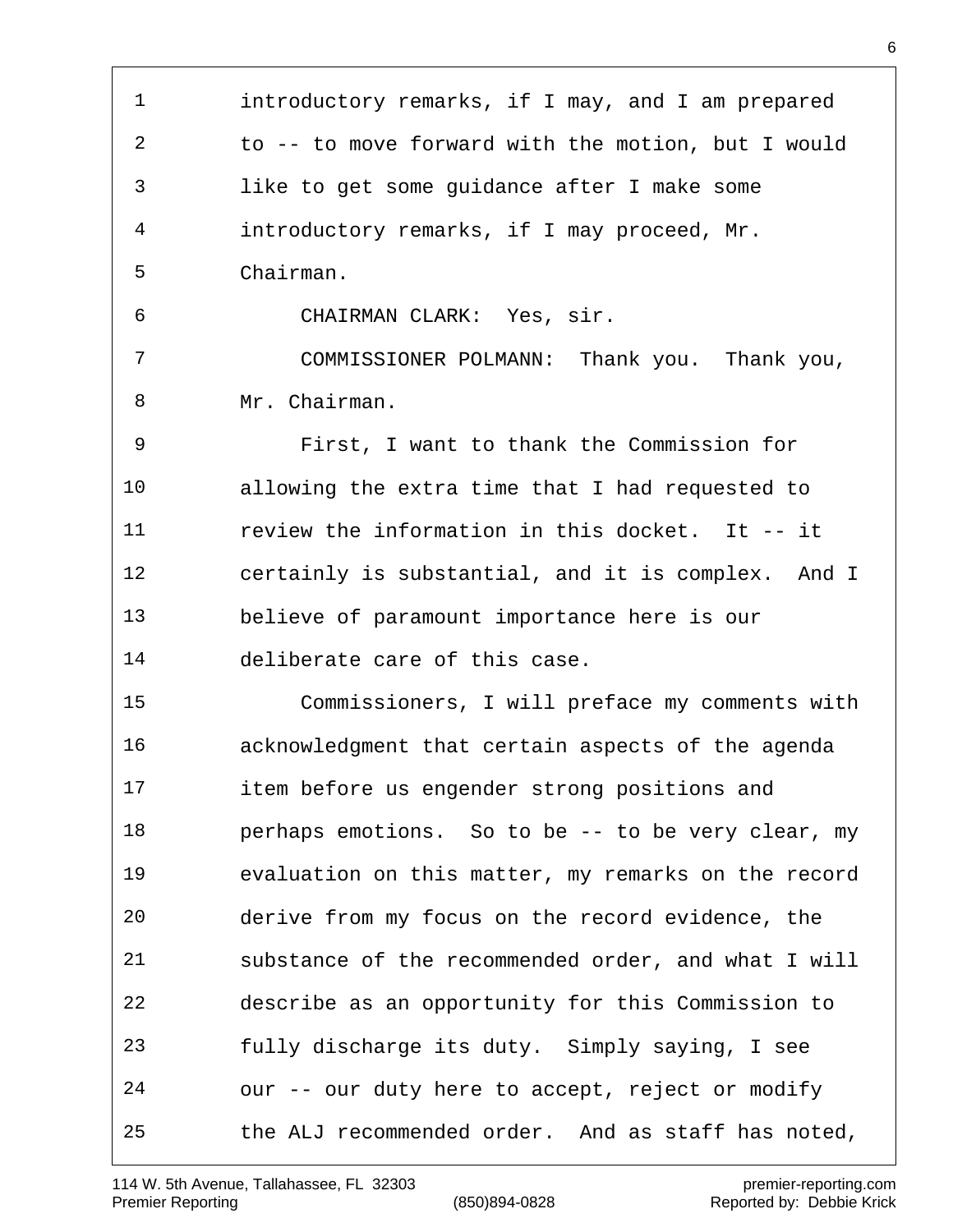the standard against reverting is finding of conclusions that are more reasonable than, or as reasonable as those provided in the recommended order.

 So, Mr. Chairman, at this time, I am -- I am prepared to proceed on Issue 1, including a motion supported on the basis, or we can run through the basis or my rationale first, follow that up with a motion. So whatever your pleasure is, we -- we can kind of have a discussion or go right into a motion. I will leave that to your pleasure, sir. CHAIRMAN CLARK: Thank you -- thank you, Commissioner Polmann.

 Let's have -- let's have some discussion on the item. And -- and I would just -- I had a discussion with our General Counsel this morning in -- in terms of if there are alternate recommendations away from staff recommendation, there are some considerations, I think, that the staff and Commission would probably want in a final order, and those things would certainly need to be taken into consideration. So I would like to -- if there is a motion that is different from staff recommendation from

any of the Commissioners, I would like to take a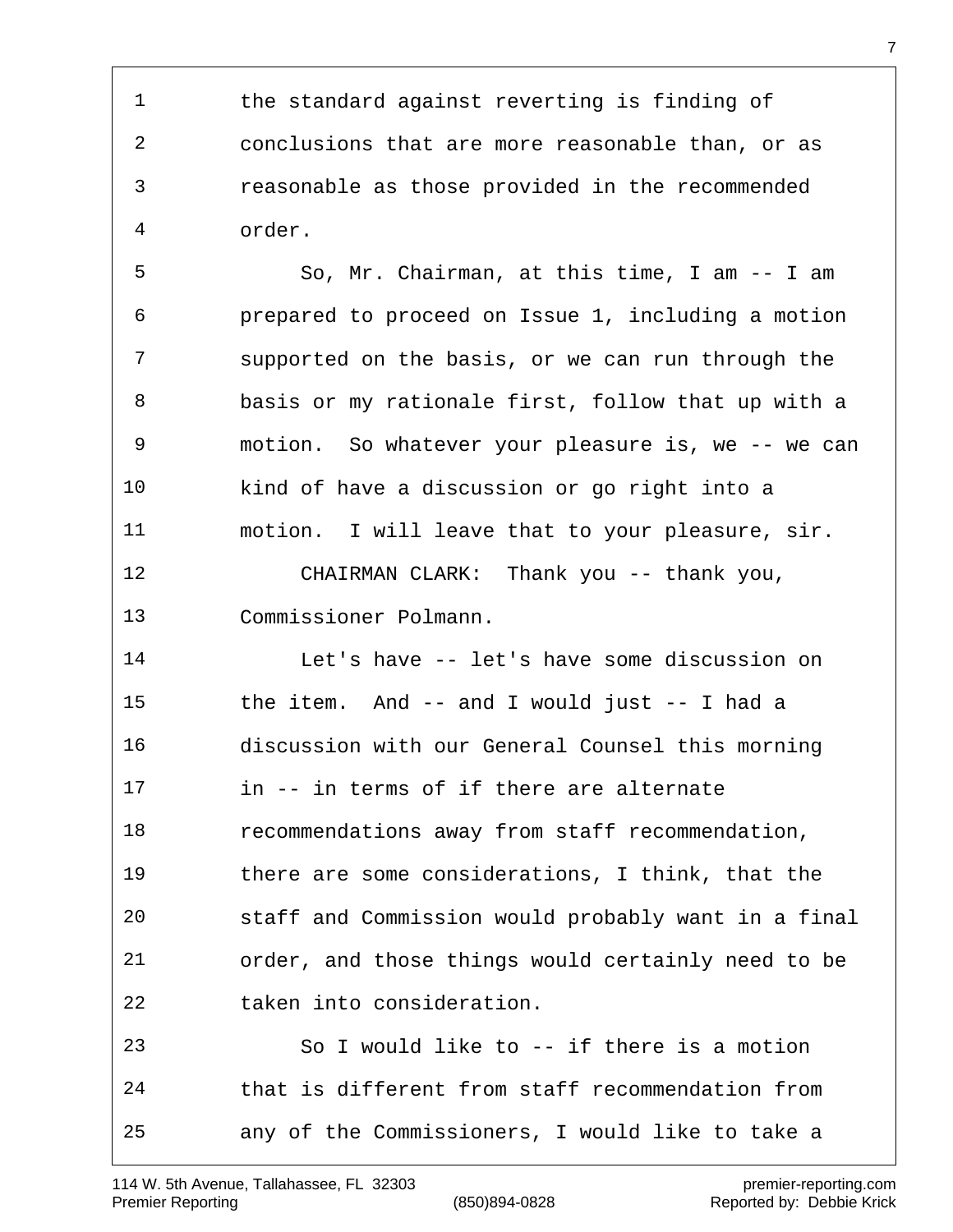couple of minutes recess prior to that motion, give our General Counsel some time to -- to work with us on making sure that we get the things in the record that are necessary, what the -- what the Commission feels is necessary, what staff feels is necessary to support our decision. Mr. Hetrick, is that a fair statement? MR. HETRICK: That's correct, Mr. Chair. CHAIRMAN CLARK: Okay. Thank you. Okay. Commissioners, other comments, and then we will come back to Mr. Poulmann -- Commissioner Polmann for a motion. Commissioner Fay. COMMISSIONER FAY: Thank you, Mr. Chairman. My -- my comments will be brief. I -- I agreed with Judge Stevenson and the staff recommendation. I think Commissioner Polmann was mentioning that, from his perspective, he might be splitting out Issue 1 and Issue 2, which -- which may be appropriate. I just -- the one thing I would like to add as it relates to Issue 2 is I think the -- I mean, this is, as stated, an extremely fact intensive case that was litigated before Judge Stevenson, and a recommended order was provided. It doesn't -- that order doesn't absolve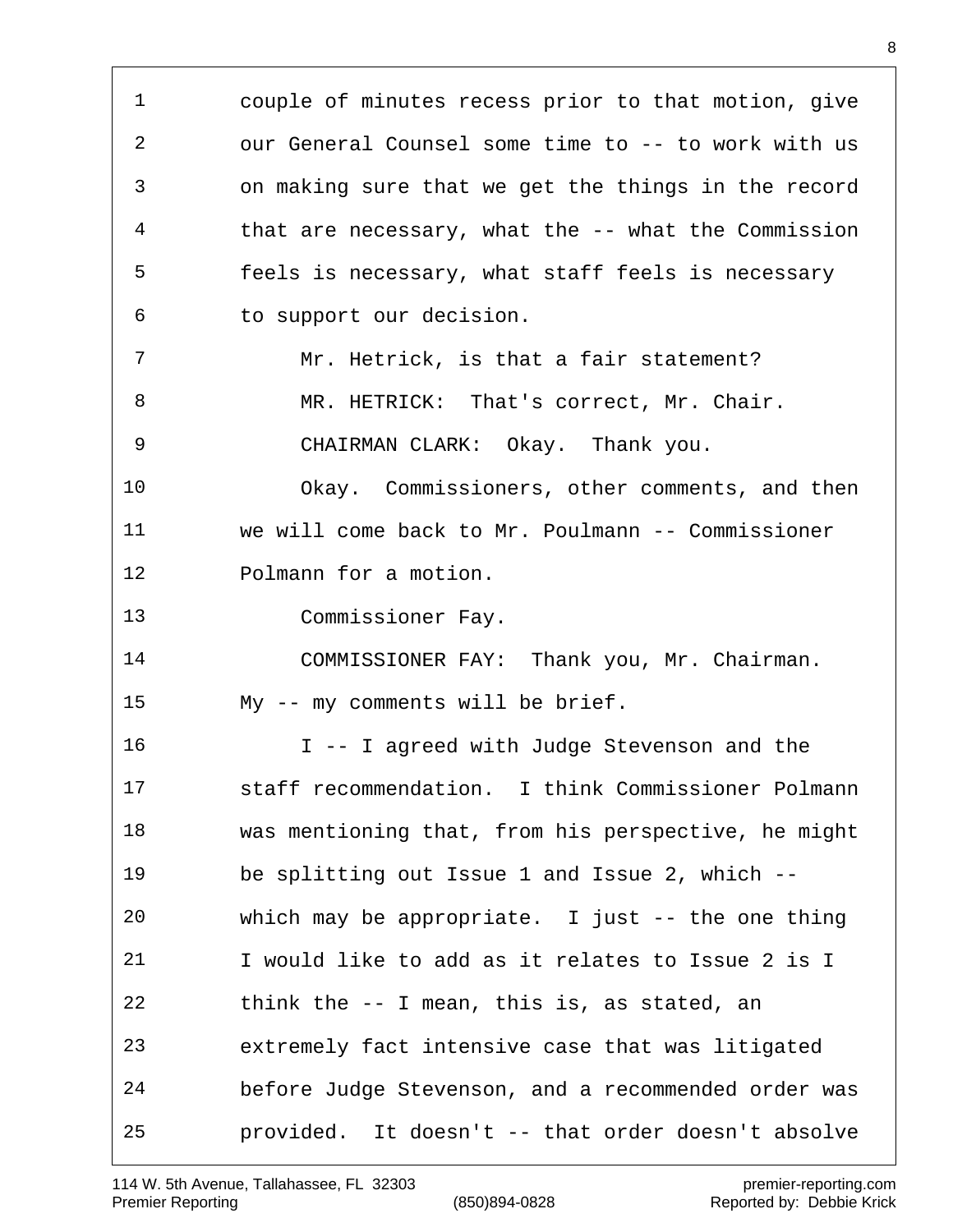or extend liability beyond the facts that we have in front of us here. So if something else were to come up, it would likely go through the same process. And due to the confidentiality of this case, I will be mindful to speaking to any of the specifics. 7 But I do think the language that has been provided in the recommendation for Issue 2, specifically the second paragraph in the staff analysis, is important to -- to be recognized from 11 the order, and if approved -- if -- if that position is approved, I would just want to make sure that our legal folks recognize that in the final order. So those are my comments, Mr. Chair. Thank you. CHAIRMAN CLARK: Thank you, Commissioner Fay. **Any other Commissioners?**  All right. Commissioner Polmann. COMMISSIONER POLMANN: Thank you, Mr. Chairman. I would like to ask first for a clarification. I believe Mr. Stiller introduced a particular point, and I -- I note numerous references in the material that's in this package to competence --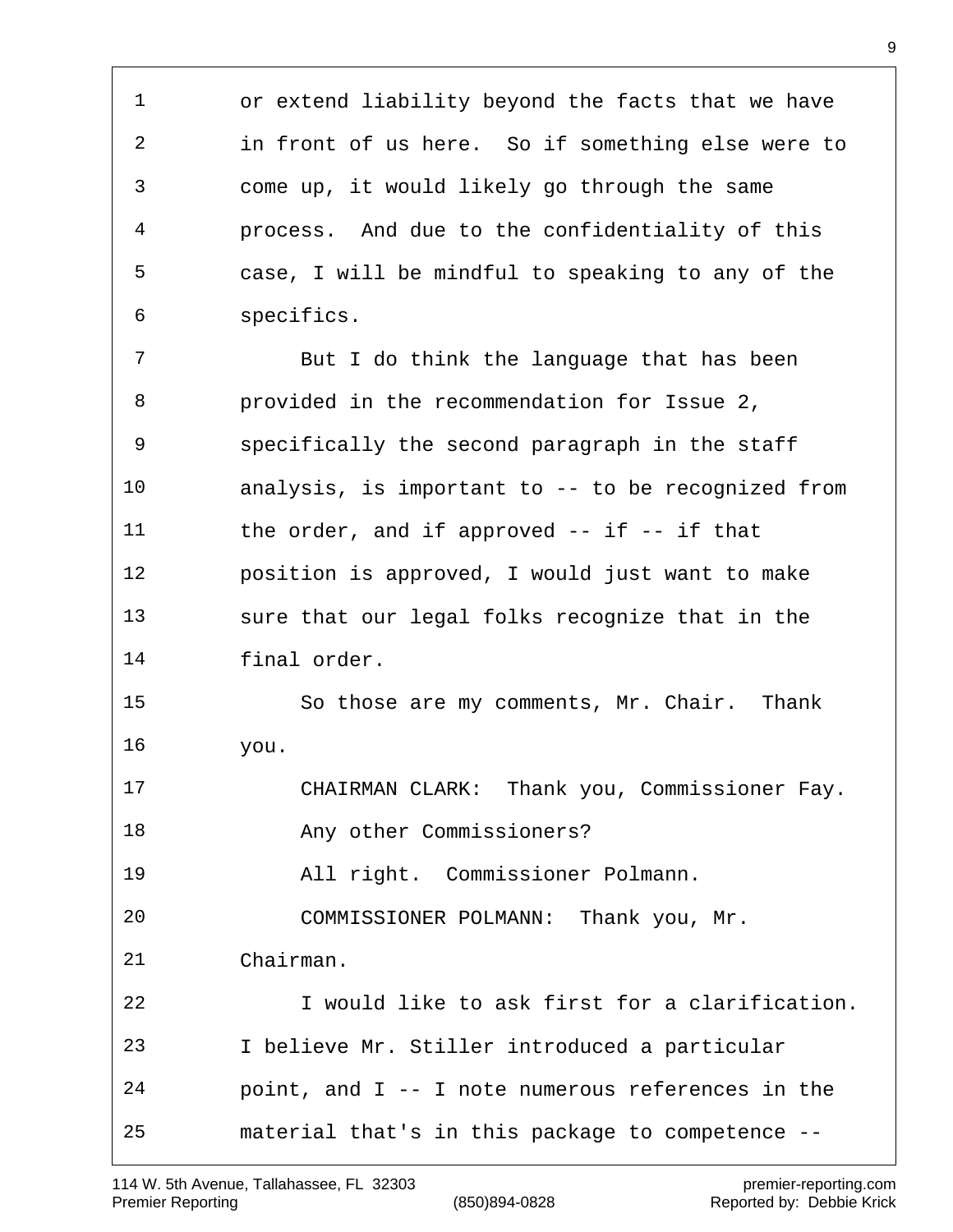1 the phrase is something to the effect of competent, substantial evidence in the record. And the comments -- or the introductory remarks that I heard speak to the findings of fact and -- and the conclusions of law.

 And I need to be absolutely clear here. I recognize that the utility took no exceptions to the findings of fact, and I need clarification on whether this Commission has opportunity to take into account the full evidentiary record, because I see that phrase used numerous times in the materials that is in this agenda package.

 And are we to -- to avail ourselves of the full evidentiary record, or are we to read this agenda item on these pages only? And are we to -- 16 to take action only on the hundred odd findings of fact or -- or the conclusions of law, whatever the number is, are we constrained by simply those enumerated items, or are we examining all of the material? And I -- and I recognize the restrictions that that we -- we have no opportunity to reweigh evidence, or anything like that. I recognize that. But what is it exactly that we are to avail ourselves of? Can I get clarification on that,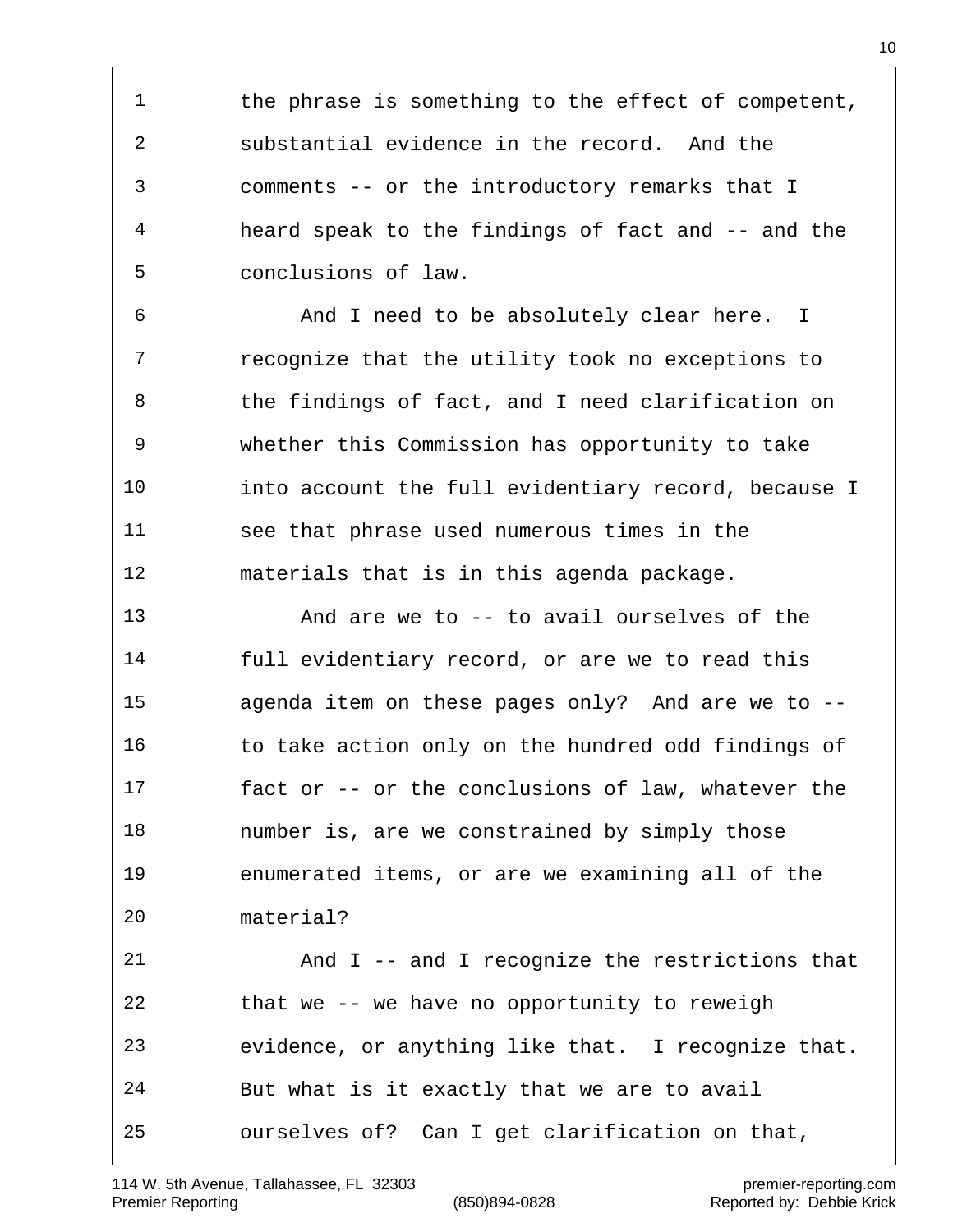| 1  | please?                                             |
|----|-----------------------------------------------------|
| 2  | CHAIRMAN CLARK: Yes, Commissioner Polmann.          |
| 3  | Mr. Stiller, would you -- would you address         |
| 4  | that, please?                                       |
| 5  | MR. STILLER: Yes, Mr. Chair.                        |
| 6  | Thank you, Commissioner.                            |
| 7  | The -- I want to give a general answer, and         |
| 8  | then I will try to -- to get a little bit more      |
| 9  | specific, Commissioner.                             |
| 10 | The general answer is the Commission does look      |
| 11 | at the entire record. If looking at the entire      |
| 12 | record, the specific finding of fact is unsupported |
| 13 | by any competent, substantial evidence anywhere in  |
| 14 | that record, the action the Commission would then   |
| 15 | take would be to reject that finding of fact.       |
| 16 | Keeping in mind the Commission cannot replace it,   |
| 17 | modify it or add another finding of fact. It would  |
| 18 | just reject that finding of fact.                   |
| 19 | So that would be an examination of the entire       |
| 20 | record on that for the competent, substantial       |
| 21 | evidence. And on the conclusion of law which        |
| 22 | stated the standard, that is the as or more         |
| 23 | reasonable than the conclusion of law. But if the   |
| 24 | findings of fact are not disturbed, and the         |
| 25 | Commission is not rejecting them, then the factual  |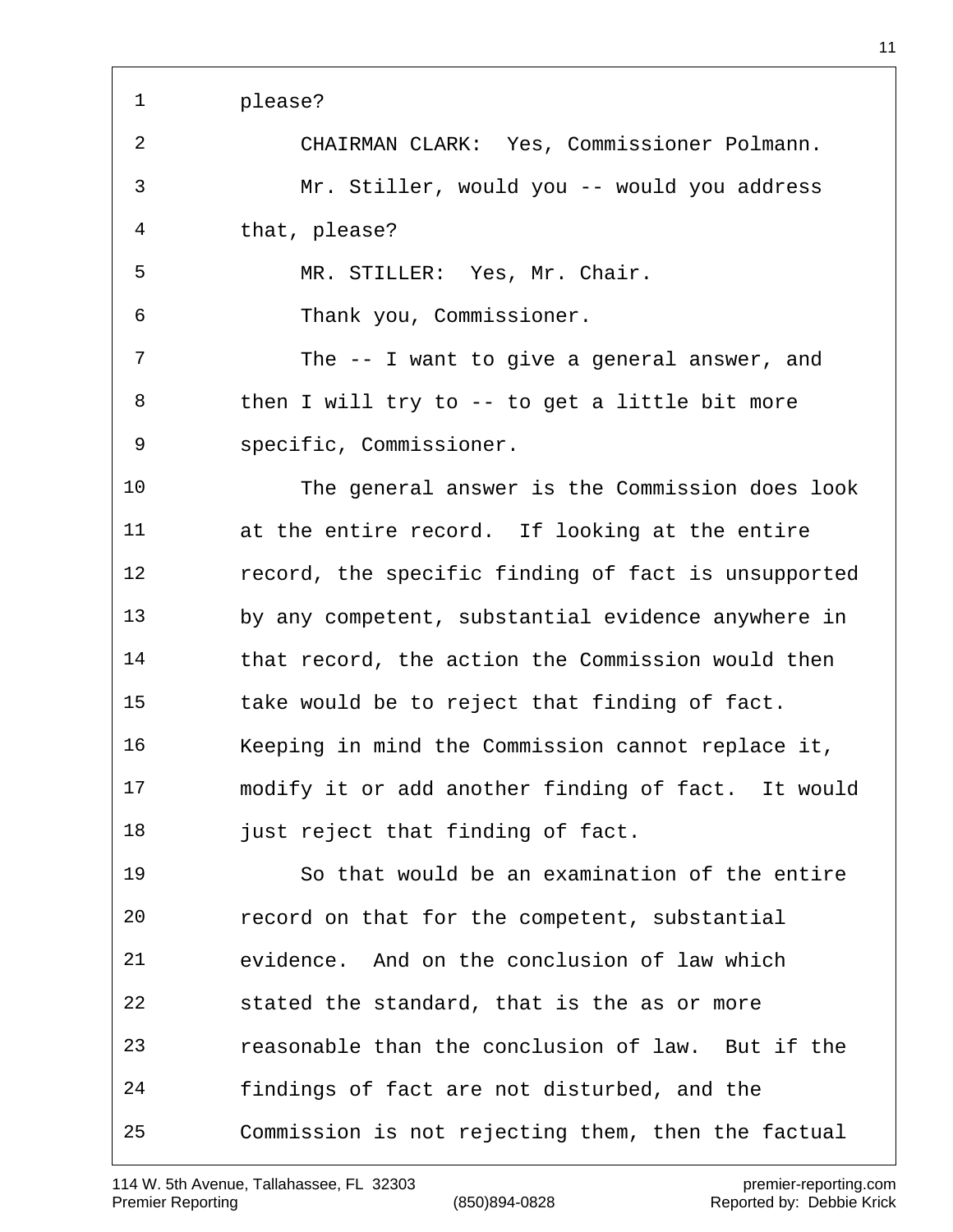| 1  | decision made today is based on those 102 findings. |
|----|-----------------------------------------------------|
| 2  | CHAIRMAN CLARK: Okay. Thank you, Mr.                |
| 3  | Stiller.                                            |
| 4  | Commissioner Polmann.                               |
| 5  | COMMISSIONER POLMANN: Okay. I appreciate            |
| 6  | that clarification.                                 |
| 7  | I -- I do have, in fact, a series of comments       |
| 8  | that -- that build to my position, and, in fact, I  |
| 9  | do have an alternative recommendation -- a          |
| 10 | recommendation that is an alternative to the staff  |
| 11 | recommendation that -- that leads to a motion on -- |
| 12 | on the issues, and I will take your direction, and  |
| 13 | I -- and I -- I did hear that you would like to     |
| 14 | take a brief recess. I am standing aside, Mr.       |
| 15 | Chairman, waiting for your direction.               |
| 16 | CHAIRMAN CLARK: Okay. Mr. Hetrick.                  |
| 17 | MR. HETRICK: Mr. Chairman, I think right now        |
| 18 | we -- I need to understand, we need to understand   |
| 19 | what Commissioner Polmann wants to do before we can |
| 20 | break, and -- and I think you need to entertain the |
| 21 | motion, perhaps let him explain what his rationale  |
| 22 | is for the motion, as long as we stay within the    |
| 23 | guidelines, and we can't discuss confidential       |
| 24 | information. And at that point, if a motion is      |
| 25 | made, I think you have to wait to see whether or    |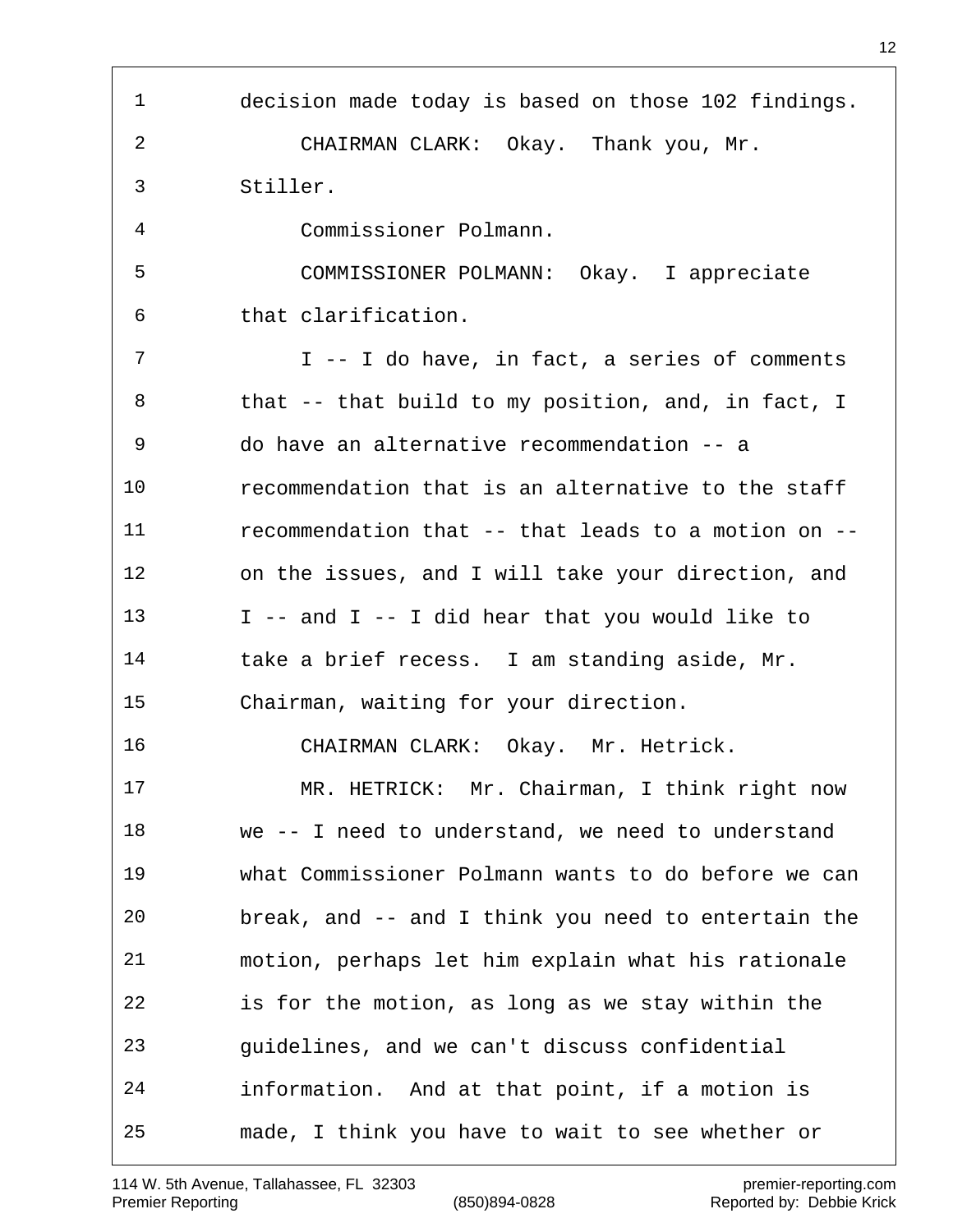| $\mathbf 1$    | not if there is a second to it. If there is no      |
|----------------|-----------------------------------------------------|
| 2              | second to it, then it would not move forward. So    |
| 3              | at that point, if there is a second I think that's  |
| $\overline{4}$ | the appropriate time to break.                      |
| 5              | That's my advice.                                   |
| 6              | CHAIRMAN CLARK: Okay. Commissioner Polmann.         |
| 7              | That's a good starting point. If you want to throw  |
| 8              | a couple of the items out, or a couple for          |
| 9              | consideration what you would be interested in       |
| 10             | doing, see if there is any Commissioners have       |
| 11             | questions regarding it. If it looks like it has     |
| 12             | merit, proceed with the motion; if not, your call.  |
| 13             | COMMISSIONER POLMANN: Thank you, sir.               |
| 14             | Fundamentally, my -- my intention is -- is to       |
| 15             | deal with the entirety of Duke's exceptions, so --  |
| 16             | so I will approach it in that fashion.              |
| 17             | It is not my intention in -- in any sense           |
| 18             | to -- to discuss the individual aspects, to go into |
| 19             | any detail, to speak to any of the confidential     |
| 20             | matters at -- at a particular high level to try to  |
| 21             | navigate a way through the confidential material.   |
| 22             | So my question on the record evidence, and so       |
| 23             | forth, has been addressed, and I will simply lay    |
| 24             | out, to the best of my ability, a rationale as to   |
| 25             | how I come to my position.                          |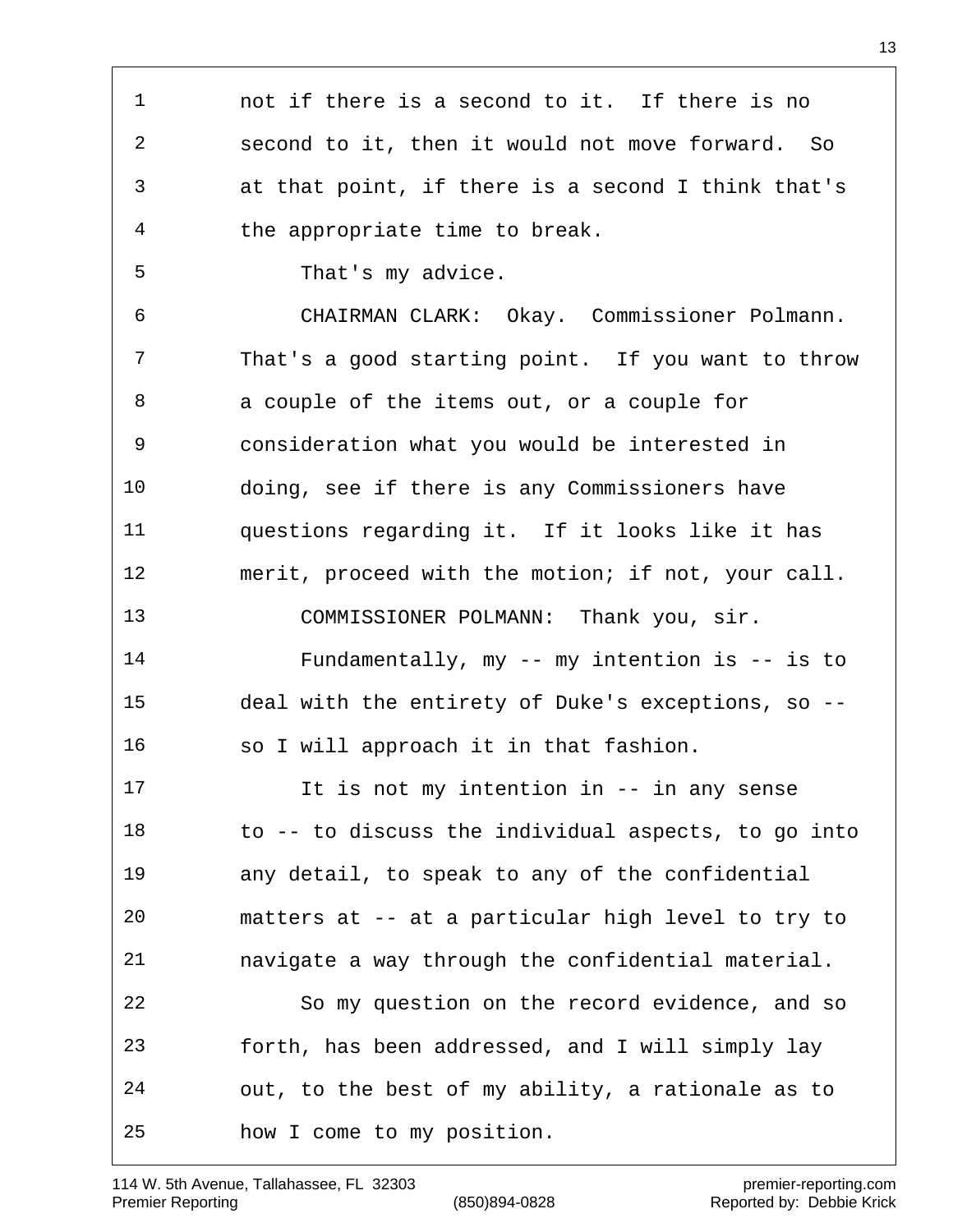And, Mr. Chairman and Commissioners, I appreciate your indulgence here, and I will -- I will do the best I can hear to be brief.

 Given the amount of confidential information, and the fact that we are limited to what we can talk about, I will express that there is a great deal here behind my expressions. And as I said, I will try to stay at the highest level, but please recognize that silence in any particular regard is not -- is not meant to imply that -- that I concur any particular matter.

 So what we have here is the recommended order. And as I indicated, all the material that's in -- in the package before us, the inter-- the response from the intervenors, material from the utility, the recommendation from staff, I have familiarized myself with all of that. And as indicated earlier, I am -- I am looking at this -- our standard is different conclusions of law, if -- if that is something that we are pursuing, the standard being as or more reasonable. My focus is on something that is as reasonable. So that is the predicate I am coming from. The issue for me is a focus on the

confidential Attachment B to the recommendation,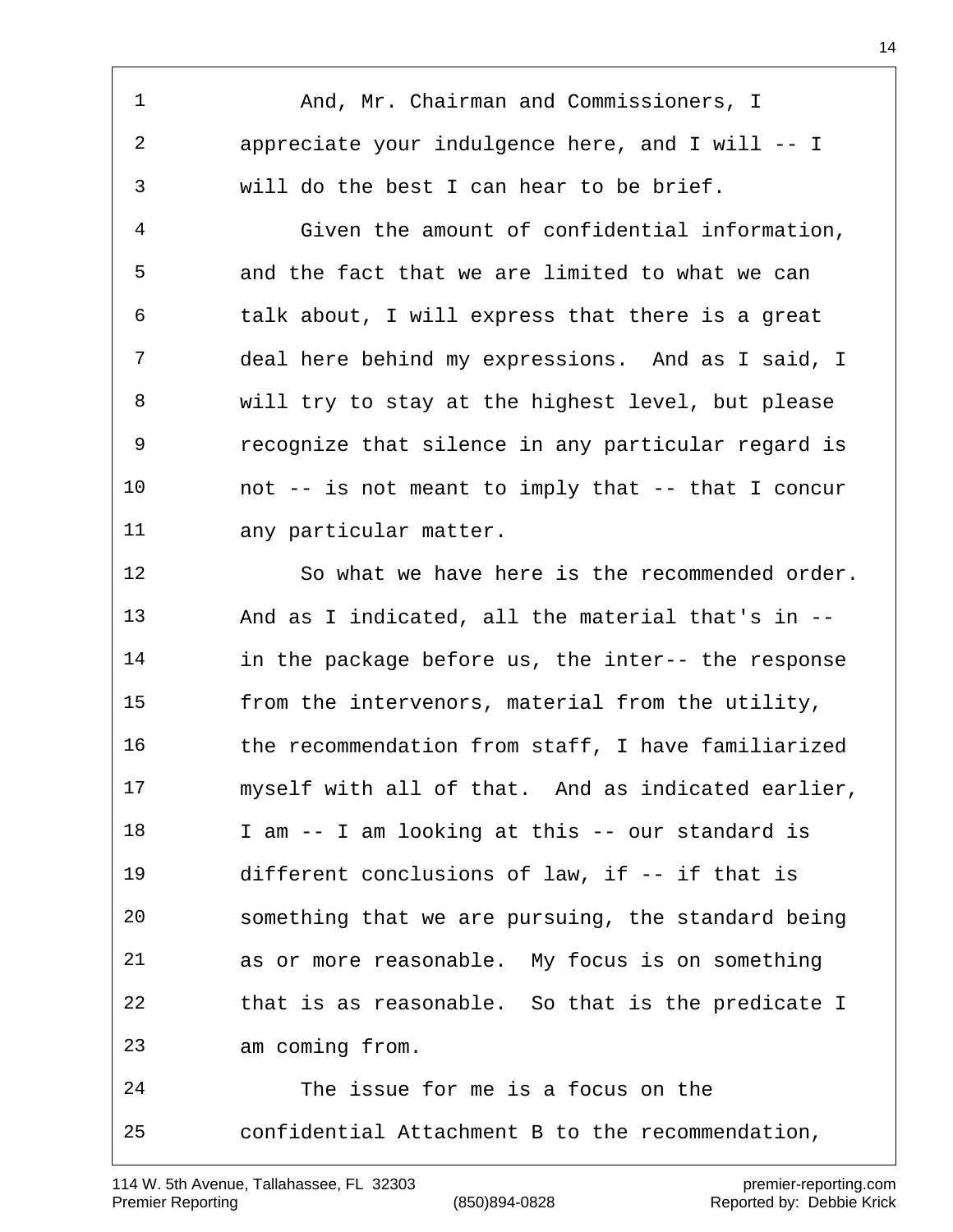and my -- my approach to this is an examination of whether or not confidential Attachment B provides the Commission with the necessary information to reach a finding of whether the utility presents adequate evidence or -- or adequate argument for this Commission to -- to come to the point of conclusions that are as reasonable.

 So following review of the exceptions that Duke has provided and the relevant materials available to me, I will assert that Duke has, in fact, provided sufficient information to come to positions that are as reasonable as the recommended order. Given the evidentiary record in full consideration of foundational principles and practices of sound utility industry standards, the conclusion that finds in favor of Duke's exceptions is as reasonable as accepting the recommended order without modification.

 So therefore, it is my position that the exceptions to the conclusions of law that were put forth and supported by the utility, providing adequate basis for modifying the specific conclusions of law 110 through 114 and 119 through 125, and that those are as reasonable as the ALJ's conclusions of law, and therefore, I am prepared to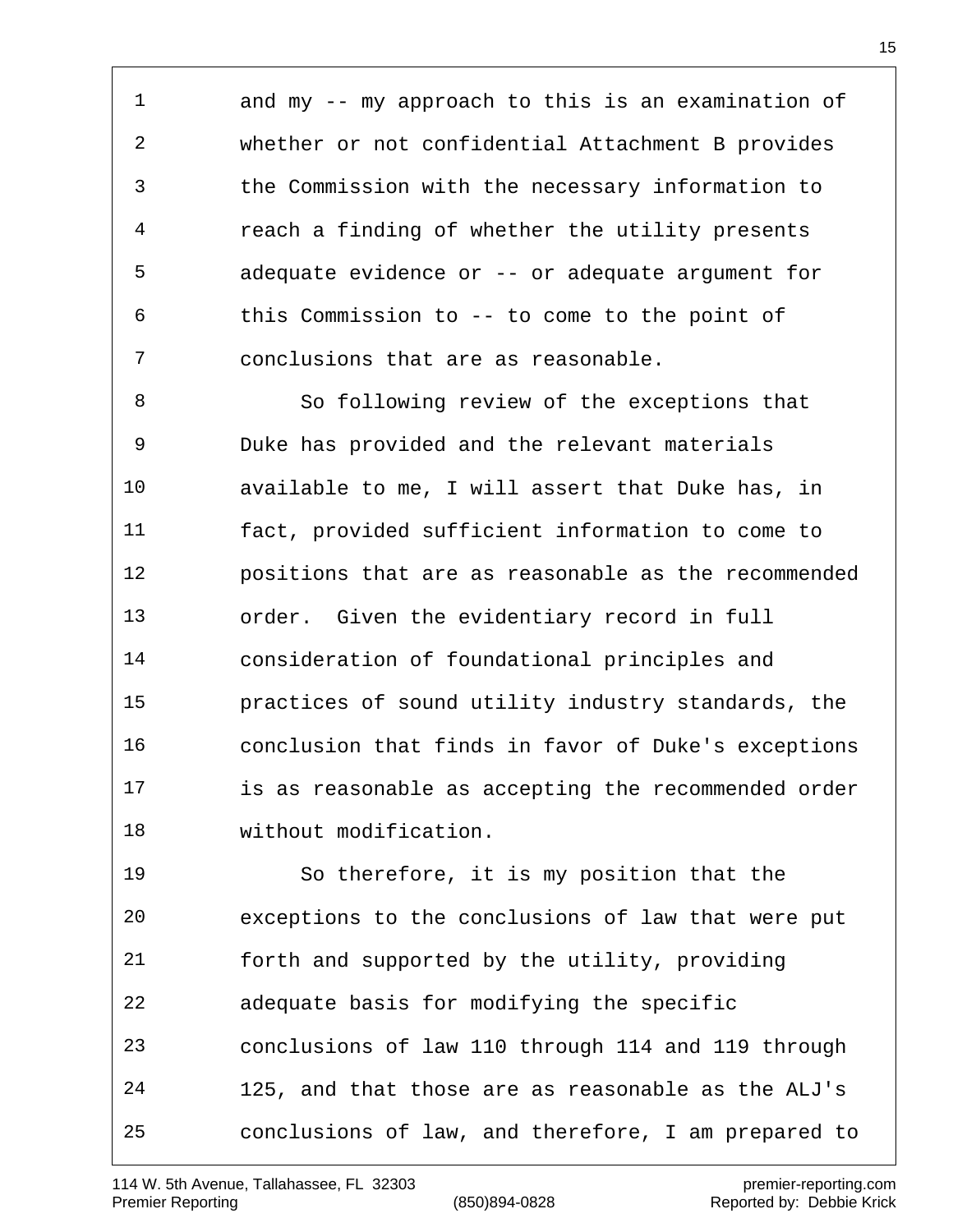| 1  | make a motion on that basis, Mr. Chairman, and I   |
|----|----------------------------------------------------|
| 2  | can do so at this point --                         |
|    |                                                    |
| 3  | CHAIRMAN CLARK: Okay. Based on that, Mr.           |
| 4  | Hetrick, would there be any.                       |
| 5  | COMMISSIONER POLMANN: -- I can proceed.            |
| 6  | CHAIRMAN CLARK: Based on -- on Commissioner        |
| 7  | Polmann's analysis, what would you need? Would you |
| 8  | need anything specific?                            |
| 9  | MR. HETRICK: I think I understand clearly          |
| 10 | what he would like to move, and I think we could   |
| 11 | fashion that and send it around to the             |
| 12 | Commissioners in a complete and thorough manner,   |
| 13 | but again, first, I think the motion should be     |
| 14 | made.                                              |
| 15 | CHAIRMAN CLARK: Right. Understand. But I am        |
| 16 | just making sure that we are -- we are clear you   |
| 17 | can craft the argument.                            |
| 18 | MR. HETRICK: Yes, sir.                             |
| 19 | CHAIRMAN CLARK: Okay. All right. Other             |
| 20 | Commissioner comments prior to Commissioner        |
| 21 | Polmann's motion?                                  |
| 22 | Commissioner Fay.                                  |
| 23 | COMMISSIONER FAY: Thank you, Mr. Chairman.<br>I    |
| 24 | will -- I will be brief again.                     |
| 25 | Just in response to Commissioner Polmann's         |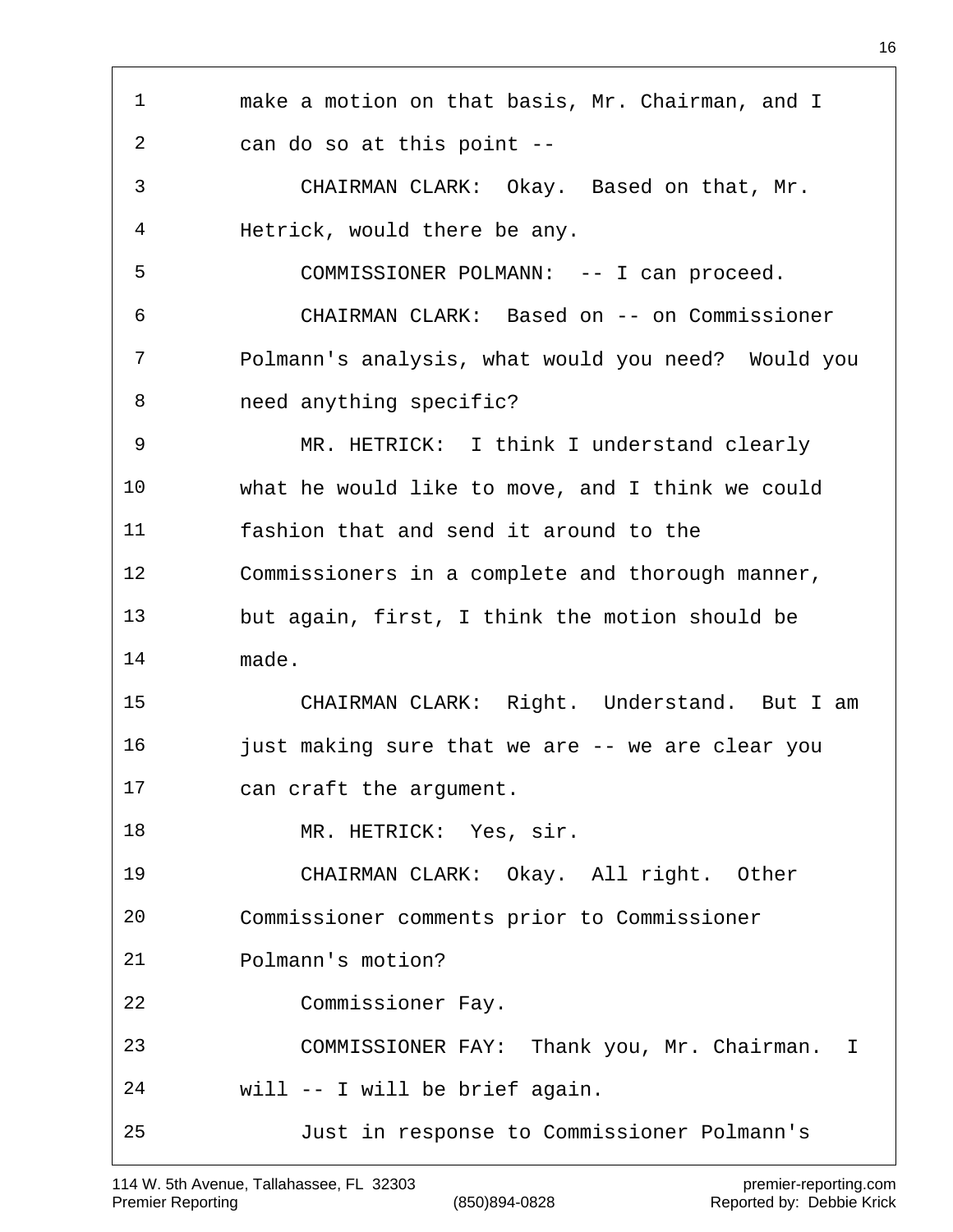comments and his motion, I -- I do think that a lot of language in there from different parties about not relitigating this, and essentially not making a decision that has already been made. However, I do agree with Commissioner Polmann. I think the legal standard is clear for a conclusion of law, and I think it states that it can be as or more reasonable to base that decision on.

 And so I just want to make sure, from my perspective, that I am clear that acceptance of a proposed order of the DOAH judge does not in itself essentially mean that the Commission does not have authority to make a determination that they deem as reasonable for a conclusion of law. I actually think it's the opposite. It's very clear that we do have that authority to make that decision. 17 So with that, Mr. Chairman, those are my comments on Commissioner Polmann's motion. Thank you. CHAIRMAN CLARK: Thank you, Commissioner Fay. Okay. Commissioner Polmann, if you are ready to make a motion, we will entertain it. COMMISSIONER POLMANN: Thank you, Mr. Chairman. I believe I have laid out the basis for my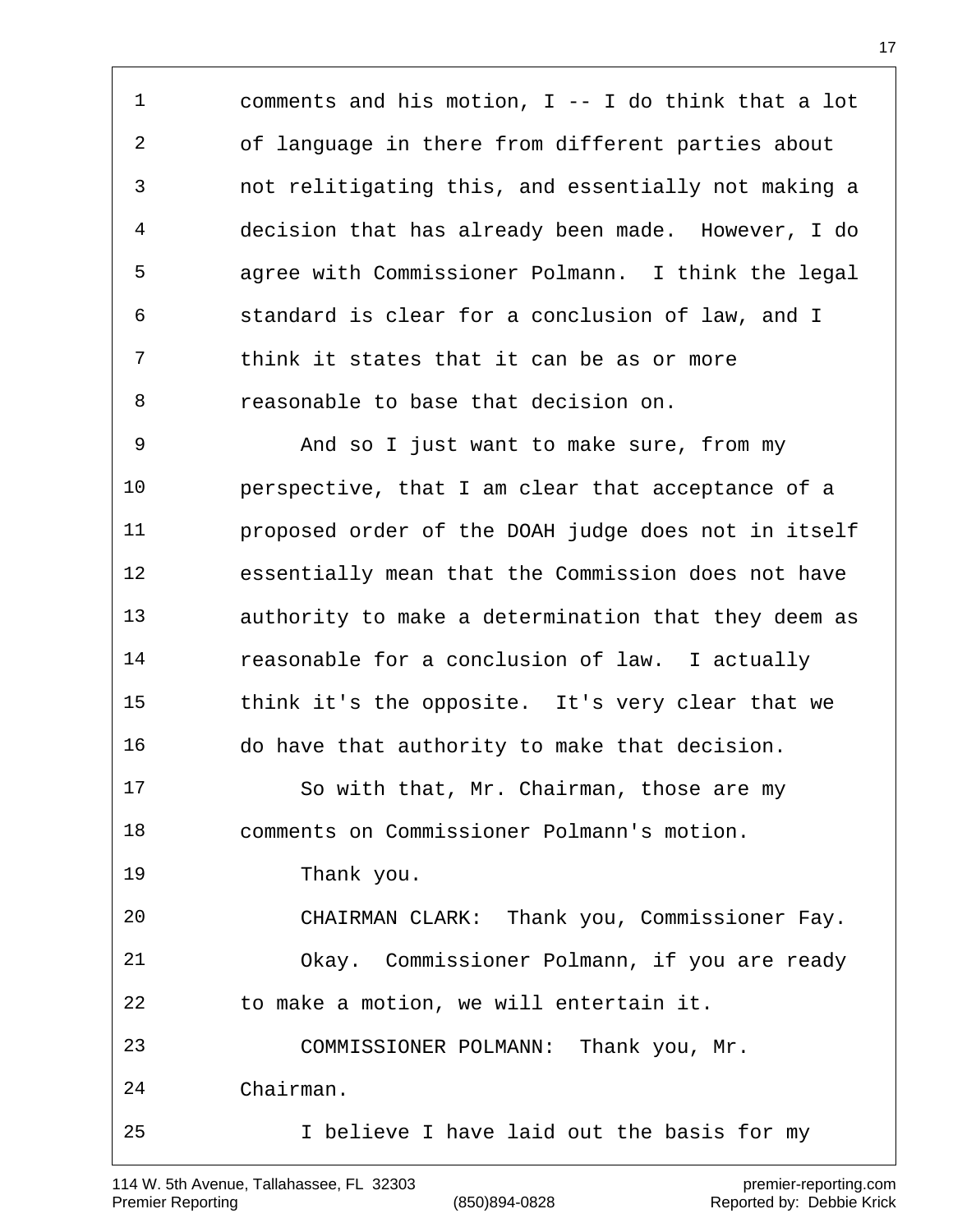position. Hopefully my comments were clear on the record, and with that, my motion, Mr. Chairman and Commissioners, I move that this Commission find that the information Duke Energy has provided in Attachment B is sufficient to accept the position that is as reasonable as the ALJ and, therefore, approve DEF's exceptions to conclusions of law 110 through 114 and 119 through 125. That's my motion. CHAIRMAN CLARK: One second. COMMISSIONER GRAHAM: I will second that motion. CHAIRMAN CLARK: Okay. I have a motion to approve the -- COMMISSIONER POLMANN: I can repeat that. CHAIRMAN CLARK: -- I have a motion and a second to approve the exceptions that DEF laid out in items 110 through 114 and 119 through 125. Discussion on the motion? Commissioner Brown. COMMISSIONER BROWN: And I apologize. I am having some spot -- spotty internet right now, so my apologies. But, Commissioner Polmann, can you kind of explain what the effect would therefore be based on your motion?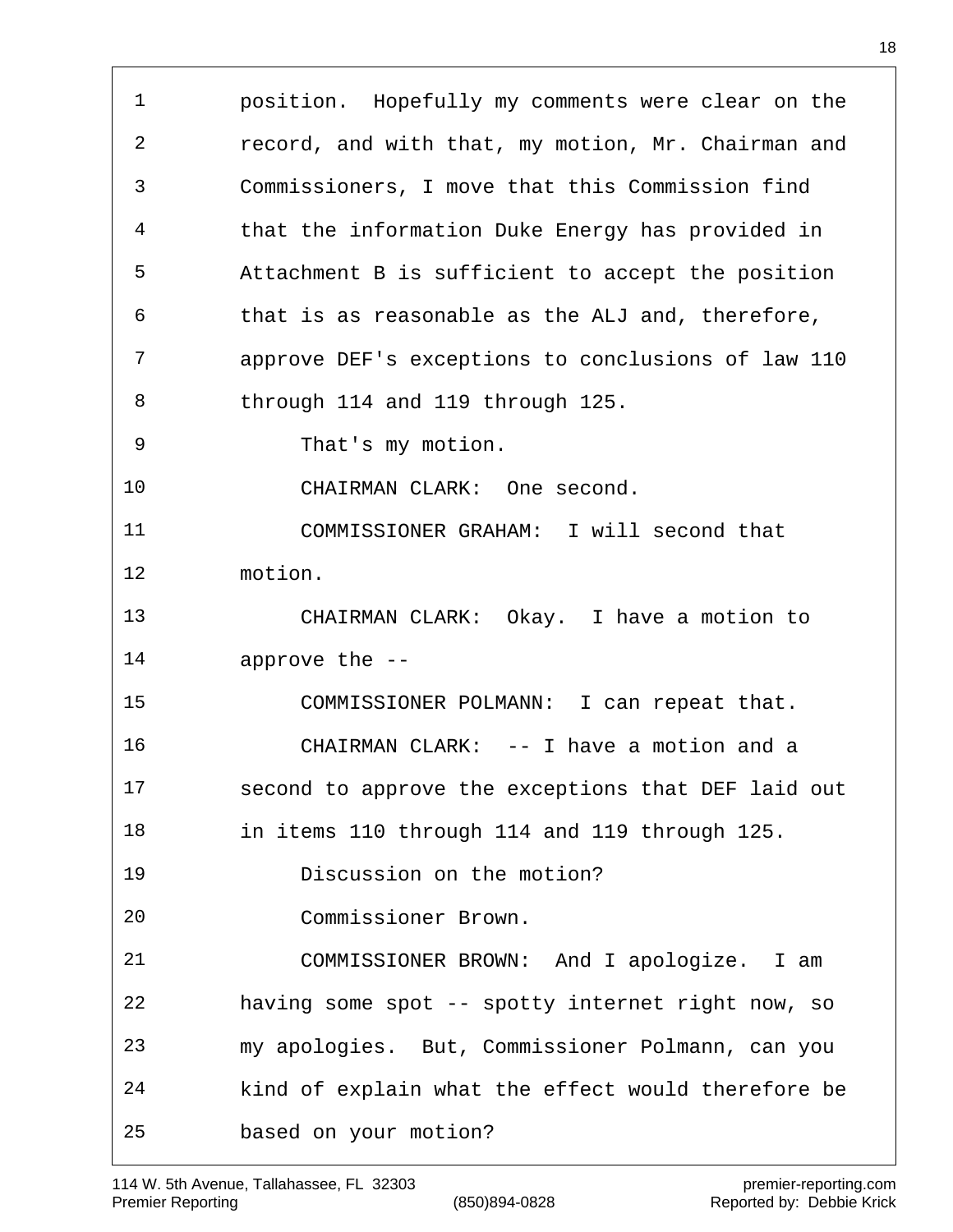COMMISSIONER POLMANN: Commissioner Brown -- COMMISSIONER BROWN: Yes. COMMISSIONER POLMANN: -- I simply -- I simply accept that DEF has provided sufficient information in their material, and that I take in toto that all of that material and all of their exceptions. I believe we have that authority. I will leave it to our legal staff to explain the effect. I -- I am not taking a position on the effect. I simply accept the entirety of -- of their argument as presented in Attachment B as -- as being sufficient that this Commission can -- can take a position that the alternative conclusions are as reasonable as the ALJ's recommended order. I -- I am not going to opine on the consequence, other than to say that I believe, as I stated. COMMISSIONER BROWN: Shaw? CHAIRMAN CLARK: Mr. Stiller. MR. STILLER: Yes -- yes, Mr. Chair, this is Shaw Stiller again. If the Commission is to -- chooses to reject conclusions of law, Chapter 120 requires that there be substituted conclusions of law that are as or more reasonable. The effect of this motion I suggest would be defined by what those substituted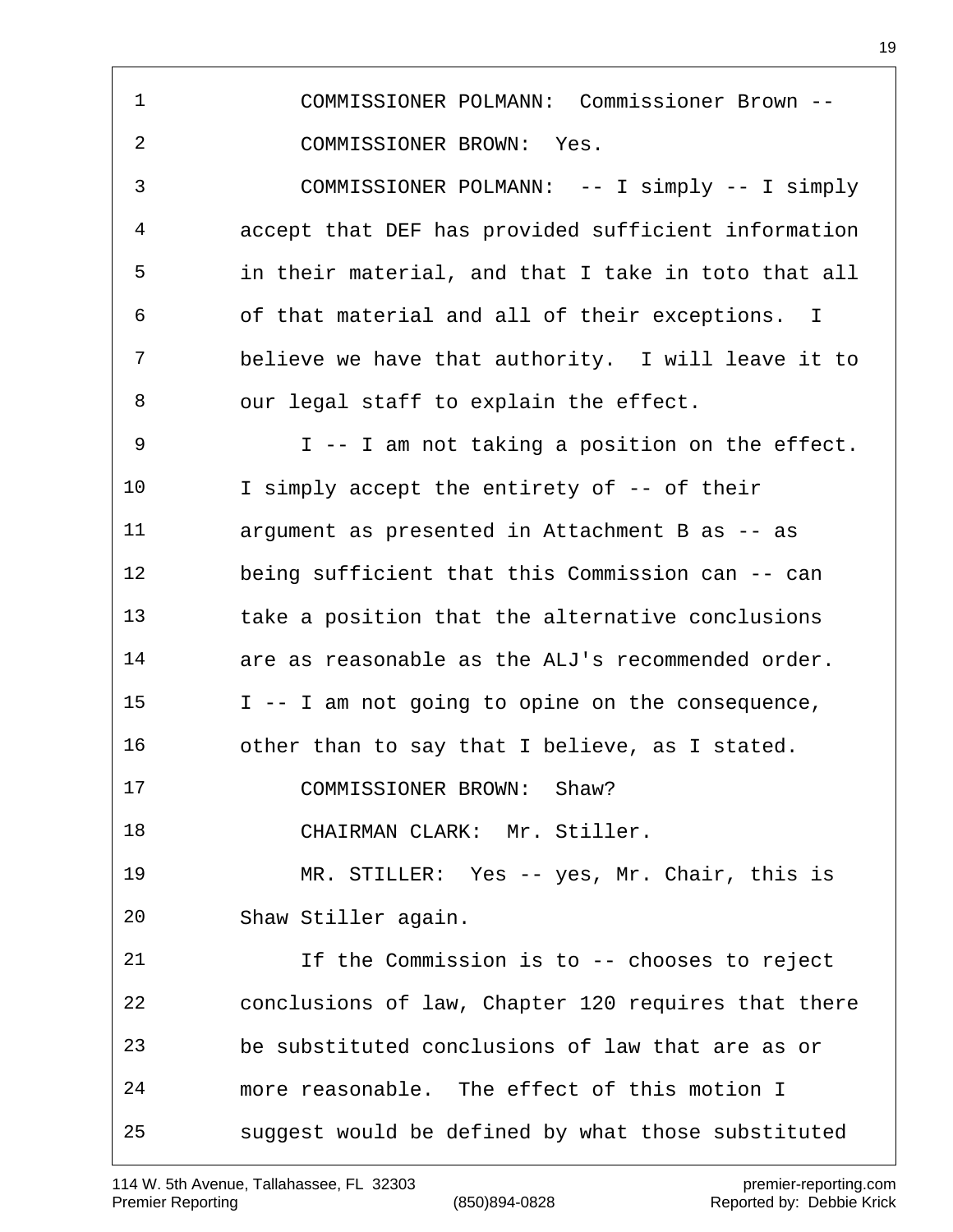conclusions are.

 CHAIRMAN CLARK: So, Mr. Stiller, you are -- COMMISSIONER BROWN: Thank you. I just wanted that clarification for the record.

 CHAIRMAN CLARK: So you are saying that if we accept Commissioner Polmann's motion, we are going to have to go back and apply new conclusions of law?

 MR. STILLER: That is -- Mr. Chair, that is correct. The conclusions of law in the recommended order would be stricken. There would be substituted conclusions of law, and there would be specific findings as to why those substituted conclusions are as or more reasonable.

 CHAIRMAN CLARK: And by default, are we then denying the recommended order by the ALJ?

MR. HETRICK: Yes.

18 MR. STILLER: Thank you, Mr. Chair. If I understand correctly, the cost that would be -- the costs would be recoverable, and the petition would be granted.

 CHAIRMAN CLARK: Okay. So by accepting the motion by, it, by default, rejects the ALJ order and allows for the recovery. Okay, I just wanted to make sure is that was clarified.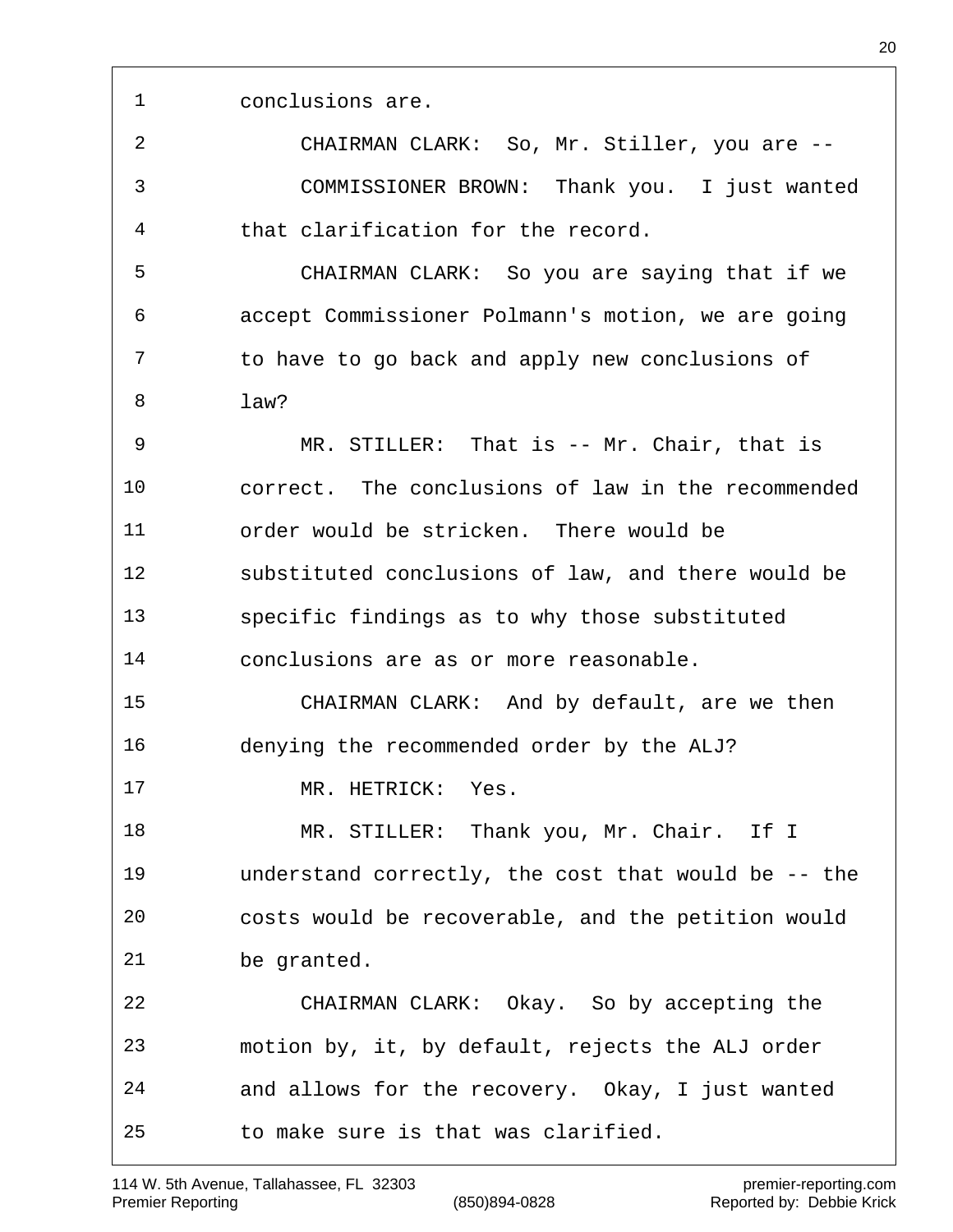114 W. 5th Avenue, Tallahassee, FL 32303 premier-reporting.com

Premier Reporting (850)894-0828 Reported by: Debbie Krick

Commissioner Polmann.

 COMMISSIONER POLMANN: Mr. Chairman, I -- I believe Issue 2 deals with additional subject matter. I think Issue 1 speaks, in the staff layout of this agenda item, deals with the exceptions to the conclusions of law. There is another issue before us. So I appreciate Mr. Stiller's comments, but I think there are separate issues here. I don't -- that's just my comment, sir.

 CHAIRMAN CLARK: Right. So my question to Mr. Hetrick is could you adopt Commissioner Polmann's motion and, at the same time, approve the recommended order? They are two separate things, and in fact, it is automatically denying the recommended order; is that correct?

 MR. HETRICK: That's correct. I don't know how you split the two apart. I mean --

 CHAIRMAN CLARK: So we would have to, at that point in time, craft a new order to adopt, and that would basically push the decision out. If we accept Issue 1, Commissioner Polmann's recommendation, we can't make a decision today on the final recommended order; is that correct? MR. HETRICK: No. I think you can make the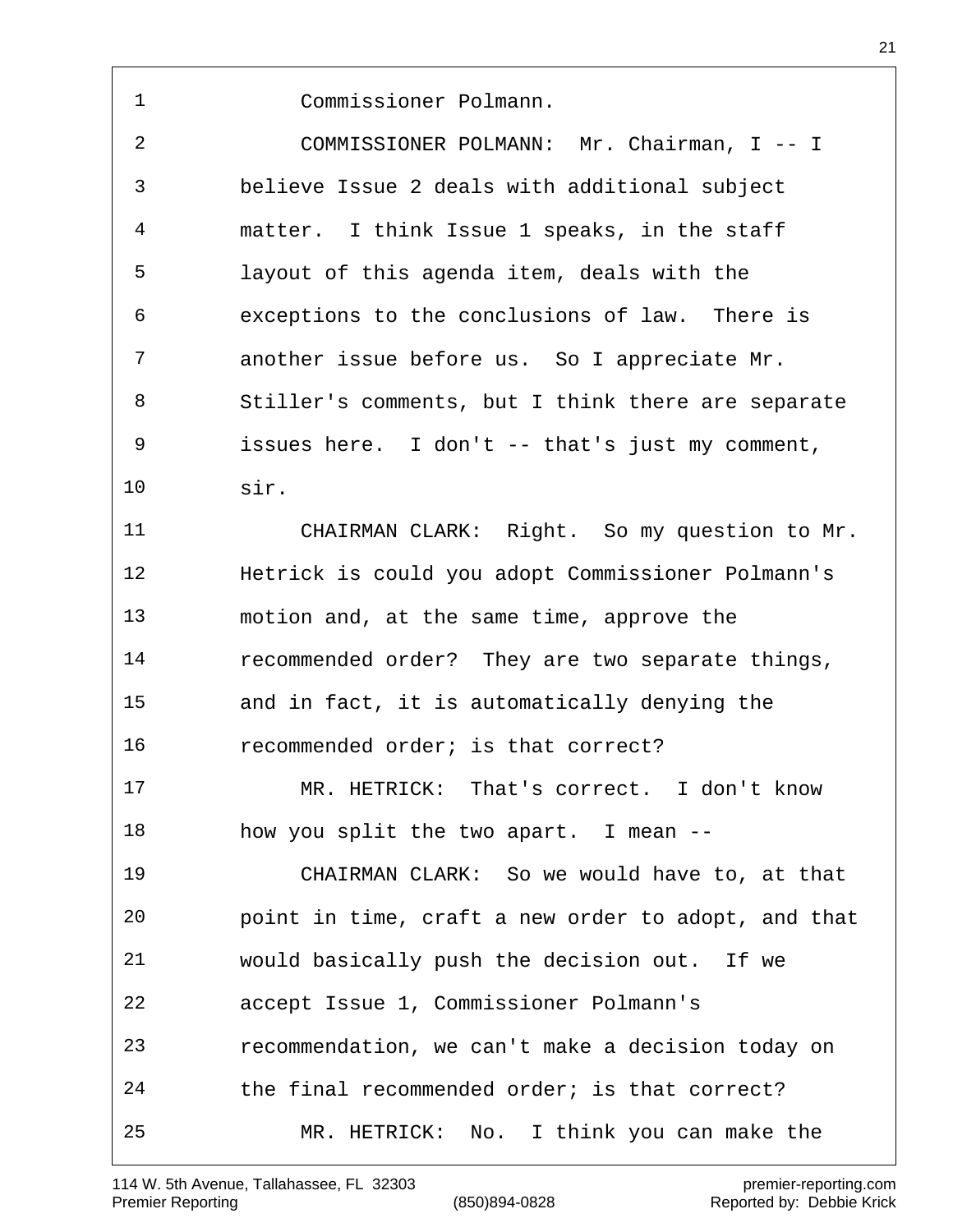decision on the recommended order, just as you can reverse staff's recommendation on Issue 1, you can reverse staff's recommendation on Issue 2, but Issue 2 is intricately tied to Issue 1. So it's one of those situations where once you decide to overrule all the exceptions, you have effectively overruled the recommended order. So there is no other option with respect to Issue 2, and I want to be clear about that.

 CHAIRMAN CLARK: So at that point, staff would draft a final order for the Commission to approve, but -- I guess I am concerned or confused about what that final order would look like and --

 MR. HETRICK: So that -- I think that's part of what, Mr. Chair, we said we would craft. Now that we have a second, we -- we have something that we are prepared to offer up to the Commission to sort of -- to completely reflect, I think, what Commissioner Polmann's intent is. And I can read it to you and then we can take a break and email it to all the Commissioners if you would like, have them look at it so that they have it before them, so they can decide whether or not they want to -- what their vote will be on this. CHAIRMAN CLARK: Okay. Great point.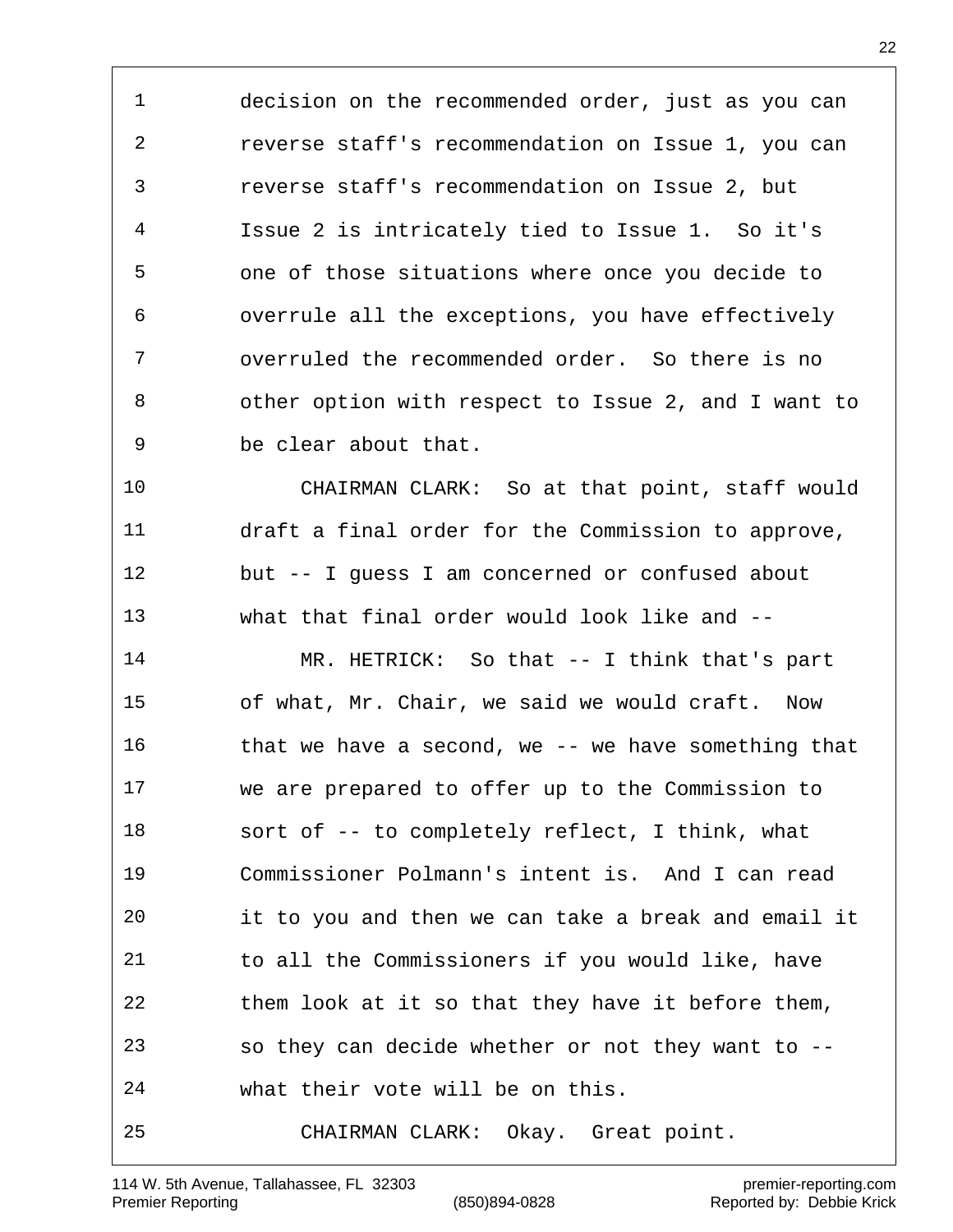Commissioner Polmann. COMMISSIONER POLMANN: Thank you, Mr. Chairman. As I understood it, our duty was to accept, or reject, or modify. And what -- what is being discussed here, based on my motion on Issue 1, is a rejection of the order. And I have a motion on Issue 2, which is to modify the order. And -- and I thought that was the question before us, is -- is accept, reject or modify. CHAIRMAN CLARK: That is correct. COMMISSIONER POLMANN: I will leave it -- leave it to the General Counsel's Office as to what they do with the order. I am not writing our order. And -- and I understood that to be the case during the entire term of my sitting in this chair, but I am -- I am happy to take all of the issues in 18 this agenda item all together and -- and I am prepared to make a motion on Issue 2 to clarify the discussion that is -- that is now -- (inaudible) -- here. CHAIRMAN CLARK: I think -- I think we are on the same page in terms of the discussion -- somebody needs to mute their phone, please. COMMISSIONER POLMANN: Maybe -- maybe that has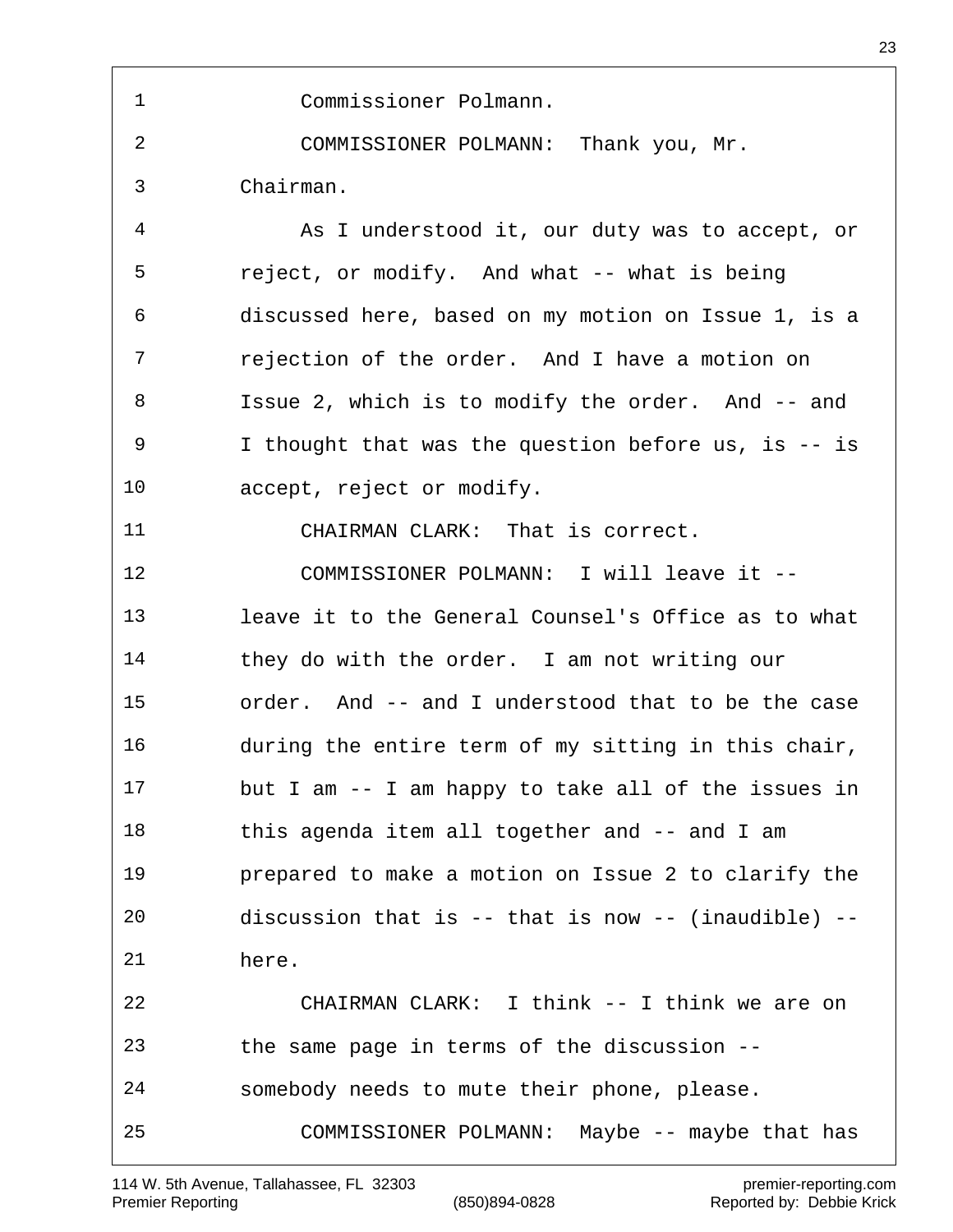something to do, but pardon -- pardon me, sir.

 CHAIRMAN CLARK: So -- so I think we are on the same page there, and it is my -- you are -- you would be modifying the final order. We would have to come back, if this is accepted, and have an additional motion.

 But I think the point, Commissioner Polmann, is that we don't write the final order, but the motion that we make has a lot of impact on what that final order looks like. And I think legal staff has requested that if we are going to do a modification, that they would want some very specific language from the Commission in the motion in order to craft a final order that they feel comfortable with. So I just -- I just want to make certain that we are -- COMMISSIONER POLMANN: Of course.

18 CHAIRMAN CLARK: -- getting all the things in a row. It's no -- no reflection on what you are trying to do, just procedural more than anything. Commissioner Brown, you are recognized. COMMISSIONER BROWN: Thank you. And again, this is a question for Keith or Shaw. The conclusions of law are based on the conclusions -- the findings of fact, Commissioner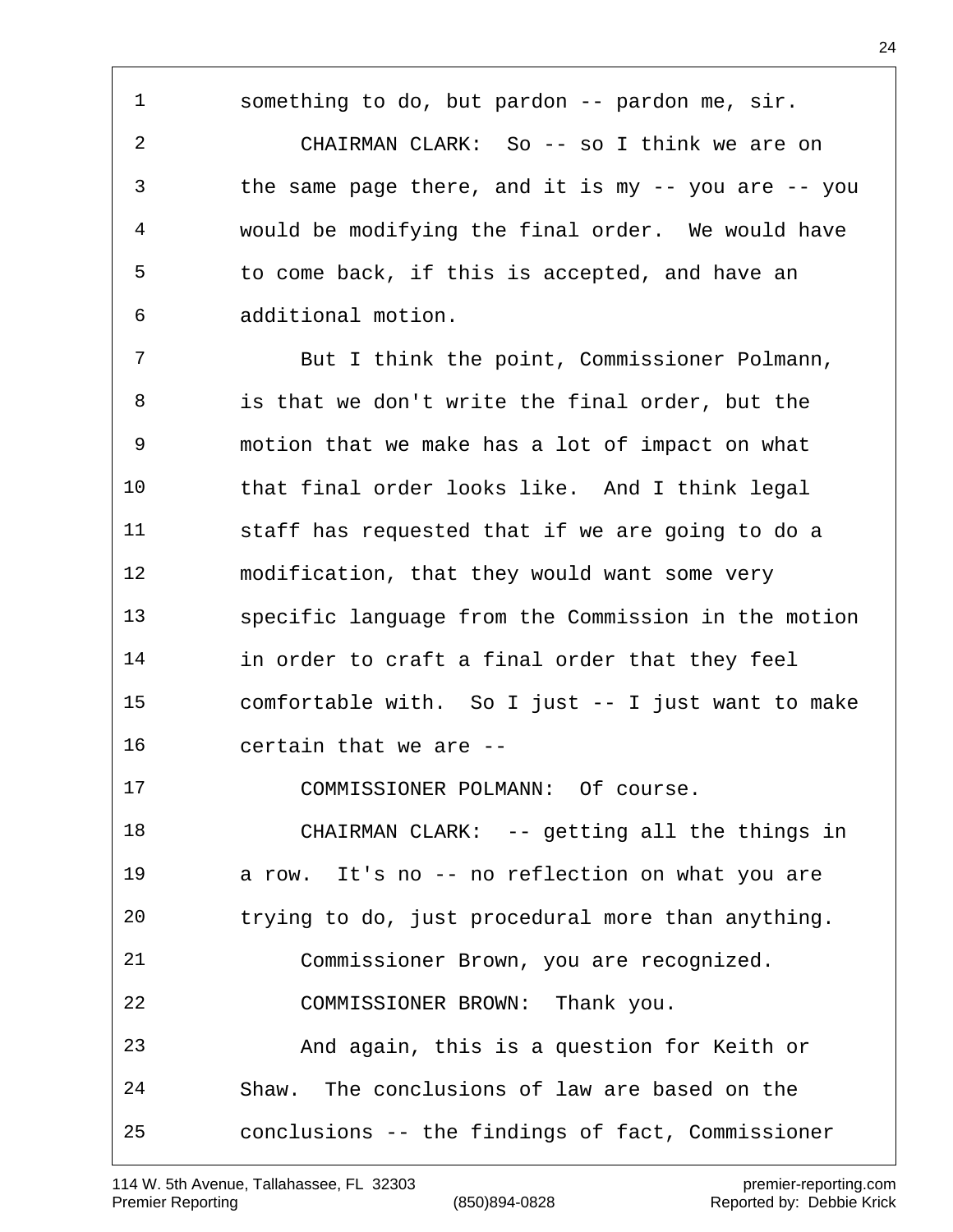| 1  | Polmann, right?                                     |
|----|-----------------------------------------------------|
| 2  | MR. HETRICK: Correct.                               |
| 3  | COMMISSIONER BROWN: Which -- which Duke did         |
| 4  | not take exception to the findings of fact. So I    |
| 5  | just have some consternation with the concept,      |
| 6  | Commissioner Polmann, that you are proposing, quite |
| 7  | frankly.                                            |
| 8  | CHAIRMAN CLARK: Okay. Other discussion or           |
| 9  | questions?                                          |
| 10 | Okay. Are we ready to vote on Commissioner          |
| 11 | Polmann's motion?                                   |
| 12 | All those in favor, please say aye.                 |
| 13 | COMMISSIONER GRAHAM: Aye.                           |
| 14 | COMMISSIONER POLMANN: Aye.                          |
| 15 | CHAIRMAN CLARK: All those opposed, nay?             |
| 16 | COMMISSIONER BROWN:<br>Nay.                         |
| 17 | COMMISSIONER FAY: Nay.                              |
| 18 | CHAIRMAN CLARK: Nay.                                |
| 19 | The motion fails 3 to 2.                            |
| 20 | The floor is open for a new motion.                 |
| 21 | Commissioner Fay.                                   |
| 22 | COMMISSIONER FAY: Mr. Chairman, yeah, I would       |
| 23 | move staff recommendation on all issues, and direct |
| 24 | legal to incorporate the language that is placed in |
| 25 | staff analysis paragraph two under Issue 2 into     |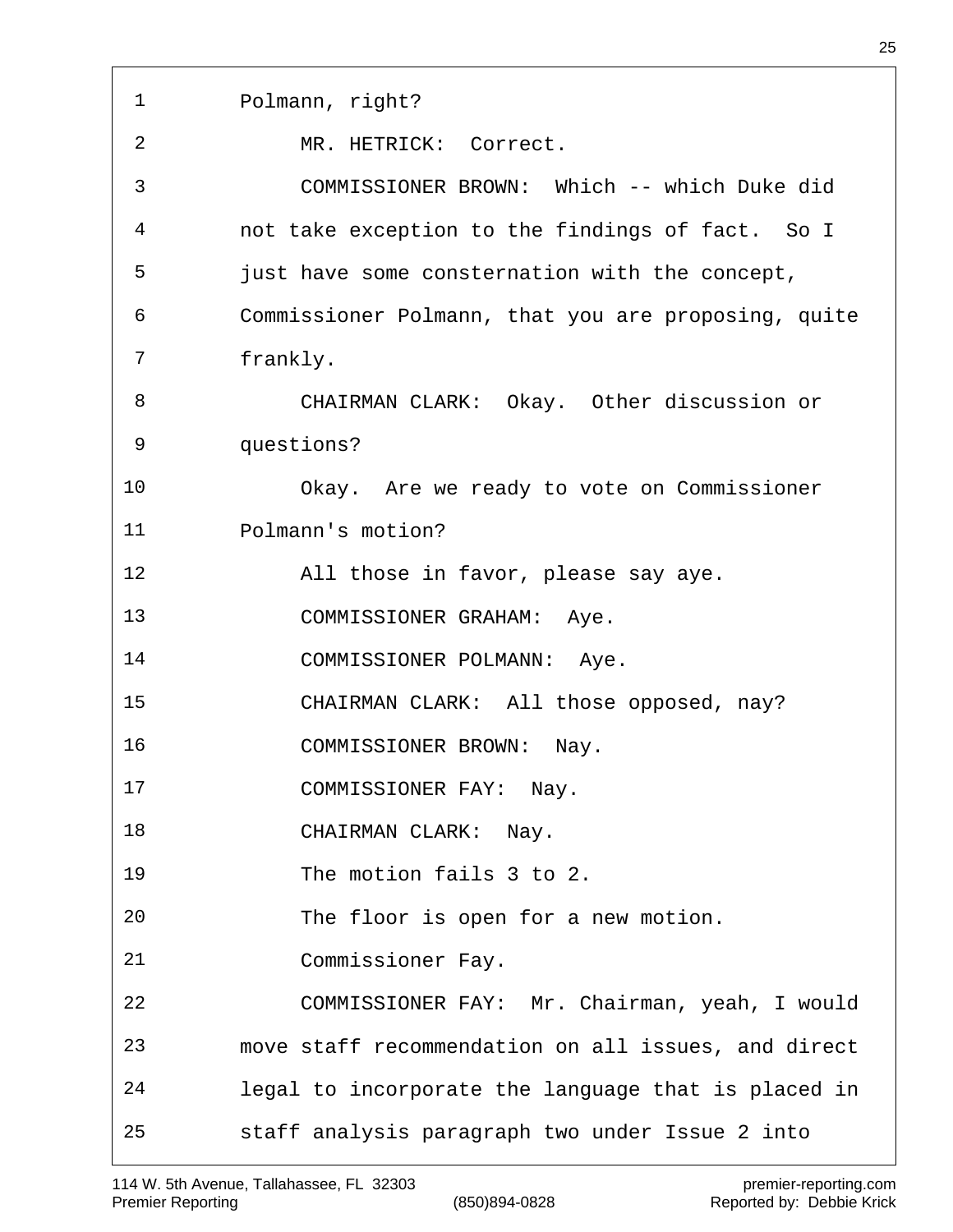| $\mathbf{1}$ | the -- the final order.                       |
|--------------|-----------------------------------------------|
| 2            | COMMISSIONER BROWN: Second.                   |
| 3            | CHAIRMAN CLARK: I have a motion and a second. |
| 4            | Now discussion. Any discussion?               |
| 5            | On the motion, all in favor say aye.          |
| 6            | COMMISSIONER BROWN: Aye.                      |
| 7            | COMMISSIONER FAY: Aye.                        |
| 8            | CHAIRMAN CLARK: Opposed?                      |
| 9            | COMMISSIONER POLMANN: No.                     |
| 10           | CHAIRMAN CLARK: Commissioner Graham?          |
| 11           | COMMISSIONER GRAHAM: I was affirmative.       |
| 12           | CHAIRMAN CLARK: Affirmative, okay.            |
| 13           | Motion passes on a 4 to 1 vote.               |
| 14           | All right. Thank you very much.               |
| 15           | (Agenda item concluded.)                      |
| 16           |                                               |
| $17$         |                                               |
| $18\,$       |                                               |
| 19           |                                               |
| 20           |                                               |
| 21           |                                               |
| $2\sqrt{2}$  |                                               |
| 23           |                                               |
| 24           |                                               |
| 25           |                                               |